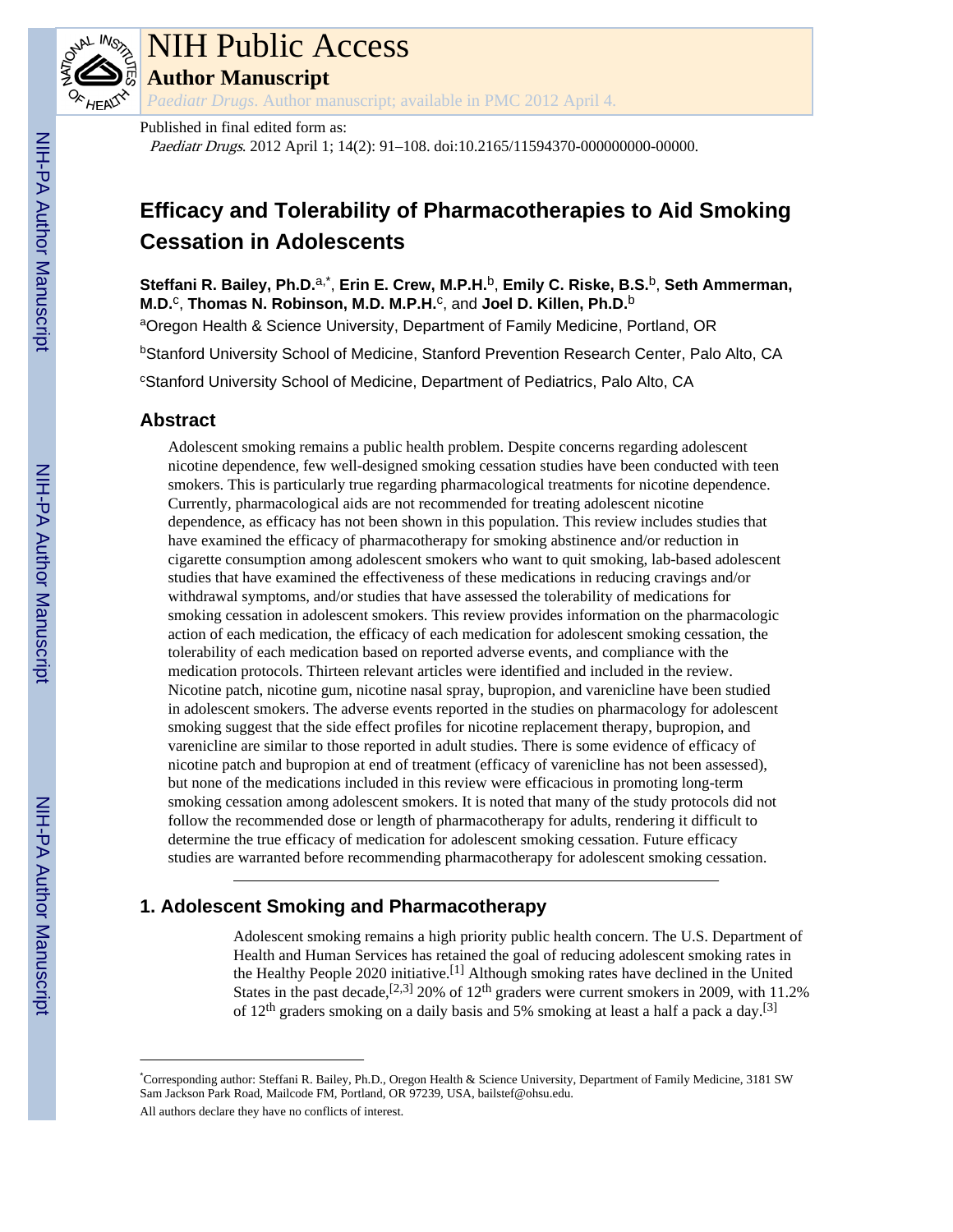Considering that over 80% of adult smokers begin smoking prior to age of  $18$ <sup>[4]</sup> it is imperative to develop effective smoking cessation programs for adolescent smokers.

Relatively few well-designed smoking cessation studies have been conducted with teen smokers. This is particularly true regarding pharmacological treatments for nicotine dependence. To date, nicotine replacement, bupropion (Zyban), and varenicline have been approved as therapies for adult smokers and the recommended treatment for adult nicotine dependence is a combination of psychotherapy and pharmacotherapy.<sup>[5]</sup> In contrast, it is unclear whether pharmacotherapy is efficacious, or safe, for use with adolescent smokers. Given recent evidence that adolescents experience craving and withdrawal symptoms associated with smoking cessation, pharmacotherapy may be useful in alleviating these symptoms, thereby increasing the chances of abstinence in teens.  $[6-9]$ 

This review includes studies that examined the efficacy of pharmacotherapy for smoking abstinence and/or reduction in cigarette consumption among adolescent smokers who want to quit smoking, lab-based adolescent studies that examined the effectiveness of pharmacotherapy in reducing cravings and/or withdrawal symptoms, and/or studies that assessed the tolerability of medications for smoking cessation in adolescent smokers. This review provides information on the pharmacologic action, efficacy, and safety/tolerability of each medication, as well as compliance with the medication protocols.

# **2. Methods**

# **2.1. Study Identification and Inclusion**

Searches were conducted through the PubMed and PsycINFO online databases (through May 2011) and were limited to "English Language" and "Human." The following keywords were used in the initial search "smoking cessation", "adolescent OR teen" and then limited by the separate use of the following terms: "bupropion", "Zyban", "nicotine replacement therapy", "varenicline", "Chantix", "nicotine patch", "nicotine gum", "nicotine nasal spray", and "pharmacotherapy." Only studies that targeted adolescent smokers for recruitment and enrollment were included. In addition, studies referenced in relevant review articles, metaanalyses, and all selected articles were examined.

The searches yielded 14 relevant studies that included pharmacotherapy for adolescent nicotine dependence. One study was excluded from the review because the focus was on reduction of smoking among adolescents that did not want to quit and did not include data on adverse events.<sup>[10]</sup> The following medications have been studied regarding their efficacy for smoking cessation in adolescent smokers: nicotine patch (NP), nicotine gum (NG), nicotine nasal spray (NNS), and bupropion (Zyban). One study examined the tolerability/ safety of the use of varenicline in adolescents. Intent-to-treat analyses were performed in all studies that examined efficacy of medications.

# **3. Nicotine replacement therapy**

This review focuses on nicotine replacement therapy (NRT) that has been evaluated for smoking cessation among adolescent smokers (nicotine patch, gum, and spray); however, there are other nicotine replacement products approved for smoking cessation, including a nicotine inhaler, a nicotine lozenge and, in some countries outside of the United States, a nicotine sublingual tablet. Nicotine replacement therapy (NRT) replaces the nicotine delivered while smoking to reduce craving and withdrawal symptoms and is available in different forms and dosages depending on the number of cigarettes smoked.<sup>[11,12]</sup> Tobacco use must be discontinued when implementing NRT to avoid toxic levels of nicotine within the body. Precautions for use of NRT should be taken in persons under the age of 18,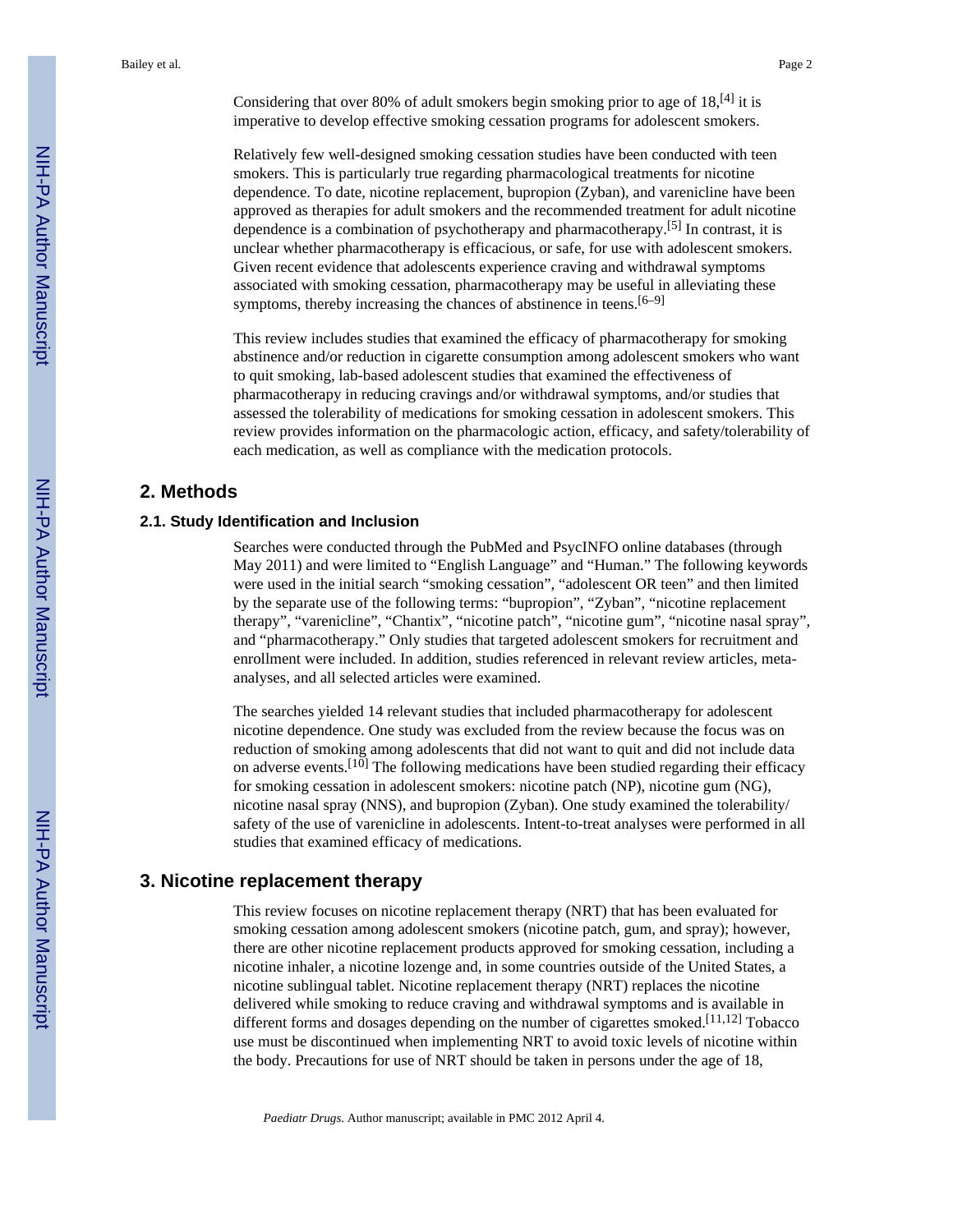women who are pregnant or breastfeeding, and for all persons with recent  $(\leq 2 \text{ weeks})$ myocardial infarction, serious underlying arrhythmias, and/or serious or worsening angina pectoris. An additional precaution for use of nicotine gum should be taken for persons with temporomandibular joint disease.<sup>[13]</sup> Additional precautions should be taken when nicotine nasal spray is used in persons with underlying chronic nasal disorders and severe reactive airway disease. The use of NRT in adolescents is not currently recommended as a component of adolescent tobacco treatment because efficacy has not been established in this population.[5]

Nicotine gum (NG) and nicotine patch (NP) were originally approved by the Food and Drug Administration (FDA) in the United States as prescription-only medications for the treatment of adult nicotine dependence. In 1996, both NG and NP became available in the U.S. without a prescription for persons 18 years or older. In 1996, the FDA also approved nicotine nasal spray (NNS) as a prescription-only NRT for adult smokers. NG delivers nicotine through the mouth with doses of 2 or 4 mg, and smokers are advised to chew one piece every  $1 - 2$  hours, depending on the amount of cigarettes smoked daily. <sup>[5]</sup> NP delivers nicotine through the skin in a steady dose. NP is available in 7, 14, and 21 mg doses worn over 24 hours, or in 5, 10, and 15 mg doses available in a 16-hour patch.<sup>[12]</sup> NNS delivers nicotine through the mucous membrane of the nose. One dose is two sprays (one in each nostril). One dose is 1 mg of nicotine, with  $1 - 2$  doses recommended per hour.<sup>[5]</sup>

#### **3.1. Summary of the literature on NRT in adolescent smokers**

**3.1.1. Lab-based studies—**One study examined NRT in a controlled environment to determine if adolescent smokers experience nicotine withdrawal and whether brief treatment with NRT alleviates withdrawal symptoms.<sup>[7]</sup> Adolescents ( $n = 92$ ) attended two, 8-hour sessions conducted on consecutive Saturdays. During each session, heart rate and blood pressure were assessed at 2-hour intervals and subjective withdrawal symptoms were reported at 4-hour intervals. During Session 1, participants were allowed to resume their normal activities, including smoking. At Session 2, participants were not permitted to use tobacco products during the eight-hour session, and were required to wear a placebo patch or 15 mg/16-hour nicotine patch. The results revealed that adolescents do experience withdrawal symptoms when deprived of nicotine; however, none of the between-group comparisons (active NP vs. placebo patch) for withdrawal symptoms were significant, suggesting that the patch does not alleviate all withdrawal symptoms, at least in the shortterm. Only itchiness was reported significantly more often in the active NP group than the placebo group. One teen removed the patch after experiencing nausea one hour after patch application and was excluded from the study. None of the adverse events rated by participants as severe at Session 2 were deemed to be truly severe by the study physician.

**3.1.2. Open-label studies—**The earliest study to use NRT with adolescent smokers was conducted by Smith and colleagues in 1996.<sup>[14]</sup> Participants ( $n = 22$ ) were provided with 22 mg/24-hour NP for six weeks and then 11 mg/24-hour NP for two weeks along with weekly school-based individual behavioral counseling and group support. Of the 22 participants, three (13.6%) had biologically verified point prevalence abstinence at the end of treatment (Week 8). Only one (4.5%) continued to be smoke-free at three and six months after initiation of patch use. Despite low abstinence rates, a decrease in withdrawal symptoms and a significant reduction in daily smoking were observed. At least one adverse event was reported by 82% participants, with the most common being a skin reaction. None of the adverse events were of more than moderate intensity or deemed life-threatening or serious. No adverse events were associated with discontinuation of patch therapy.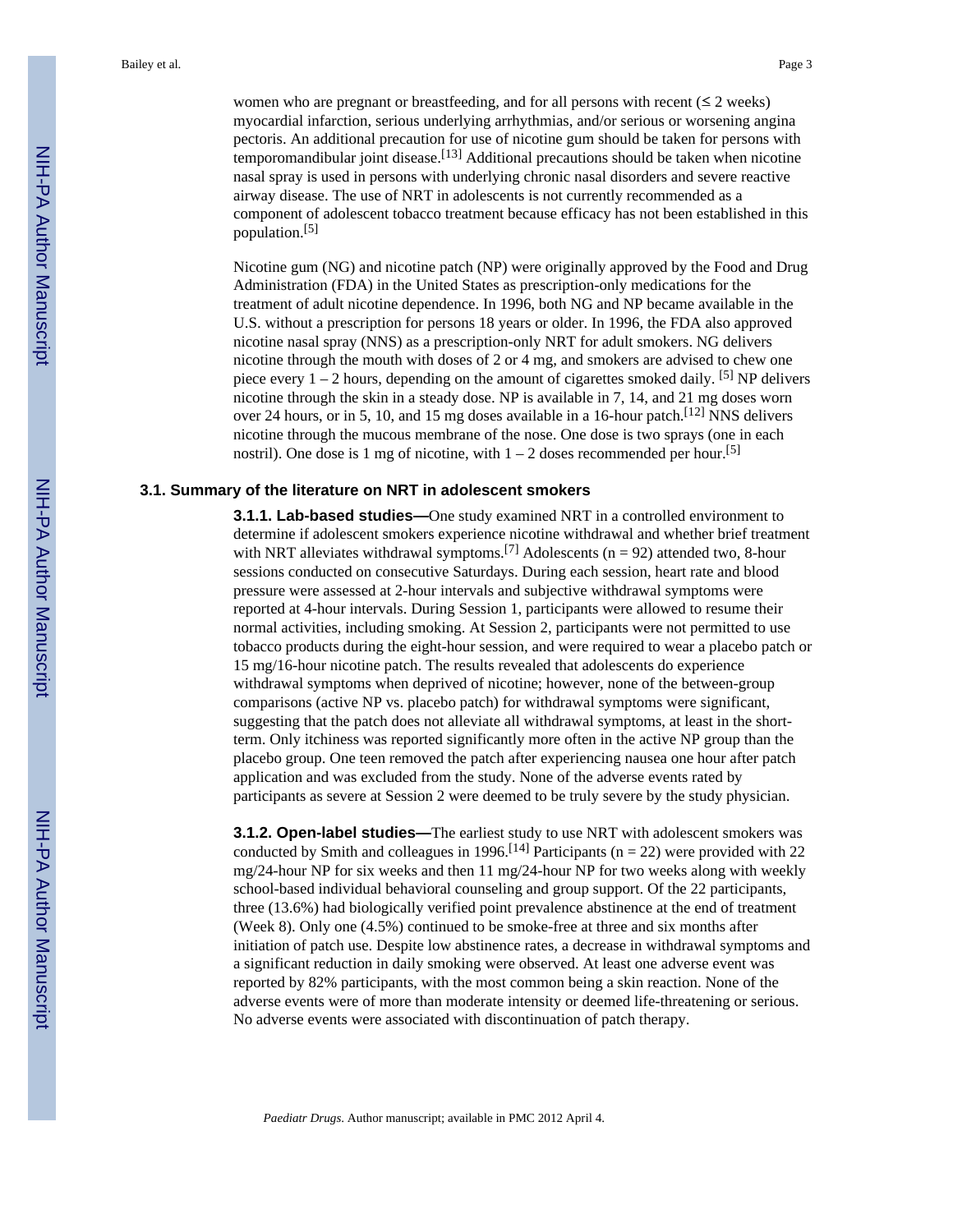Bailey et al. Page 4

Hurt et al. conducted a larger open-label study ( $n = 101$ ) that coupled six weeks of 15 mg/ 16-hour NP therapy with an optional brief individual counseling session at the first clinic visit.<sup>[15]</sup> At the end of treatment (Week 6), 10.9% of participants were abstinent. By the 6month follow-up visit, only 5.0% were abstinent. By Week 2 of NP therapy, mean withdrawal scores had significantly reduced from baseline and remained lower through Week 6. At least one adverse event was reported by 87% of participants with the most common being upper respiratory tract infections (44%) and headache (43%). There was no difference in the frequency of adverse events in those who completed patch therapy compared to those who did not. During the course of treatment, 30 participants dropped out of the study prior to completion of patch treatment, with five discontinuing treatment due to patch-related adverse events.

**3.1.3. Randomized clinical trials (RCT)—**The first randomized, double-blind, placebocontrolled study of NRT was conducted by Hanson et al. in 2003.[16] Initial dose and titration schedules were based on the teens' level of cigarette consumption. Participants ( $n =$ 100) received 10 weeks of NP therapy and cognitive-behavioral therapy and a contingency management procedure. There were no significant differences between groups in biologically verified, 7-day point prevalence abstinence at end of treatment (Week 10) (28.0% NP vs. 24.0% placebo), 30-day point prevalence abstinence (20.0% NP vs. 18.0% placebo), or continuous abstinence from the quit date. Compared to the placebo patch group, the active NP group experienced a significantly lower craving score and overall withdrawal symptom score. Participants in the placebo patch group reported more headaches than those in the active NP group (75.6% vs. 56.3%, respectively). None reported dropping out as a result of an adverse event and no significant differences in dropout rates or medication compliance were observed across the treatment groups.

A community-based, double-blind pilot RCT was conducted by Roddy and colleagues with 98 regular smokers (defined as  $> 1$  cigarette per day or  $< 1$  cigarette per day but reported past or anticipated withdrawal).[17] Smokers were randomized to receive either active NP (n  $=$  49) or placebo patches (n = 49) for six weeks, along with weekly brief counseling sessions. NP dose was 15 mg/10 mg/5 mg per day for two weeks each. At four weeks, five smokers in the NP group (10.2%) and two in the placebo group (4.1%) achieved biologically verified point prevalence abstinence; none were abstinent at 13 weeks. Of the 98 randomized smokers, only three in the active group and five in the placebo group completed the full six weeks of treatment, with a median number of weeks of patch therapy with counseling of one week. One participant in the NP group and one in placebo group withdrew because of adverse events (details not reported). The most common adverse event reported was itching.

Moolchan and colleagues<sup>[18]</sup> examined the efficacy of 12 weeks of NP and NG therapy (plus cognitive-behavioral group therapy) in treating adolescent nicotine dependence using a double-blind, double-dummy, randomized 3-arm trial: 1) active NP and placebo gum (NP group;  $n = 34$ ), 2) active NG and placebo patch (NG group;  $n = 46$ ), and 3) placebo gum and placebo patch (placebo group;  $n = 40$ ). NG dose was 4 mg for those smoking at least 25 cigarettes per day; otherwise the given dose was 2 mg. NP dose was 21 mg/24-hour if the participant weighed at least 100 pounds and smoked at least 20 cigarettes per day at baseline; otherwise the dose was 14 mg/24-hour. Biologically verified prolonged abstinence rates were 17.7% for the NP group, 6.5% for the NG group, and 2.5% for the placebo group. The difference between the NP group and placebo group was statistically significant. There were no statistically significant differences between the NP and NG groups, or NG versus placebo groups. Biologically verfied point prevalence abstinence rates at end of treatment (Week 12) and at the 6-month follow-up (three months after the end of treatment) were highly concordant but not significantly associated with treatment group (20.6% NP, 8.7%)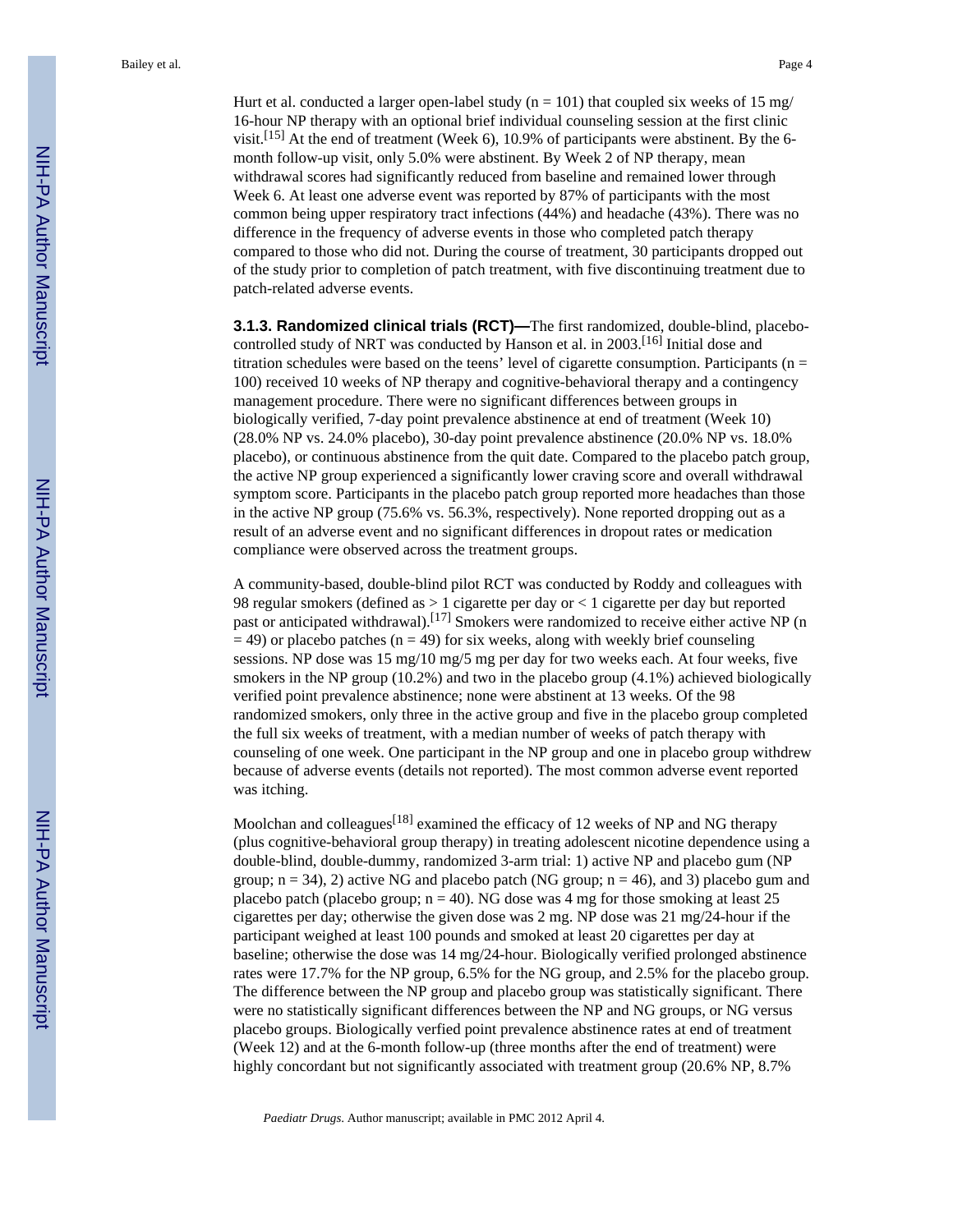NG, 5% placebo). Active medication was associated with a significant increase in adverse events for the following symptoms: sore throat and hiccups for NG vs. placebo, shoulder/ arm pain and erythema for NP vs. placebo, and pruritus for NP vs. placebo and for NG vs. placebo. Compliance in the NG group was significantly lower than in the placebo group. Mean compliance rates across groups were higher for the patch than the gum; however, study completion rates did not differ significantly by treatment group.

Finally, Rubinstein et al. conducted a pilot randomized trial of nicotine nasal spray (NNS) in 40 adolescent smokers.<sup>[19]</sup> Participants were assigned to receive either weekly group counseling for eight weeks ( $n = 17$ ) or eight weeks of counseling plus six weeks of NNS (n  $= 23$ ). Participants were advised to use the spray whenever they had strong cravings for a cigarette (not to exceed 40 doses per day). There was no significant difference in biologically verified continuous abstinence (at least seven days) between groups at the end of treatment (eight weeks): two participants in the counseling only group quit smoking and none of those in the NNS plus counseling group quit. Nicotine nasal spray use was low, with only 26% of participants assigned to NNS plus counseling group reporting daily use during the first week and only 43% still using their spray by the end of treatment (median of  $\lt 1$ ) spray per day). The most commonly reported side effects were nasal irritation and burning (34.8%) and complaints about taste and smell (13%).

# **3.2. Summary of efficacy**

See Table I for efficacy data by study. End of treatment point prevalence rates ranged from 0% (NNS)  $^{[19]}$  to 28.0% (NP).  $^{[16]}$  Of the three studies that reported 6-month follow-up data, abstinence rates also varied, with a low of  $4.5\%$ <sup>[4]</sup> and a high of  $20.6\%$ <sup>[18]</sup> (both NP studies). Of the four randomized clinical trials with NP, only one reported significantly lower rates of abstinence at end of treatment (defined as prolonged abstinence) for those in the NP group compared to those in the placebo group.<sup>[18]</sup> There were no significant differences in abstinence rates for NG versus placebo<sup>[18]</sup> or NNS versus placebo.<sup>[19]</sup>

Most studies reported statistically significant decreases in smoking and/or reductions in withdrawal and craving scores from baseline. Given the small number of trials, it is difficult to ascertain whether NRT is an effective aid in smoking cessation. The data do suggest that NP therapy is more efficacious than the other nicotine replacement products that have been evaluated in adolescent smokers; however, the higher abstinence rates could be due to lower medication compliance rates with NG and NNS among adolescents. Data also suggest that NP therapy may be most effective when the dose is determined by the number of cigarettes smoked per day and is used for at least 10 weeks in conjunction with psychotherapy. The two studies[17,18] that followed this protocol reported longer-term cessation rates similar to those found in the adult literature.<sup>[13]</sup> The lowest abstinence rates at 6-month follow-up for NP therapy were seen in the study that provided minimal counseling and used the 15 mg/16 hour for a total of six weeks;[15] however, we were unable to determine if these lower abstinence rates were statistically significant from the other studies or if these differences were due to study factors unrelated to medication.

# **3.3. Safety/tolerability**

None of the studies reported any severe or life-threatening side effects. The adverse events reported by adolescents for NRT were similar to those reported by adult smokers.<sup>[13,20]</sup> Commonly reported adverse events in adolescents using NP included: local skin reactions, headache, nausea/vomiting, tiredness, sleep disturbances, joint/muscle ache and lightheadedness/dizziness. One study reported a high incidence of upper respiratory tract infections; however, it is unclear if this was related to patch use as there was no placebo control.<sup>[15]</sup> In the one study that assessed NG, <sup>[18]</sup> sore throat, hiccups and pruritus were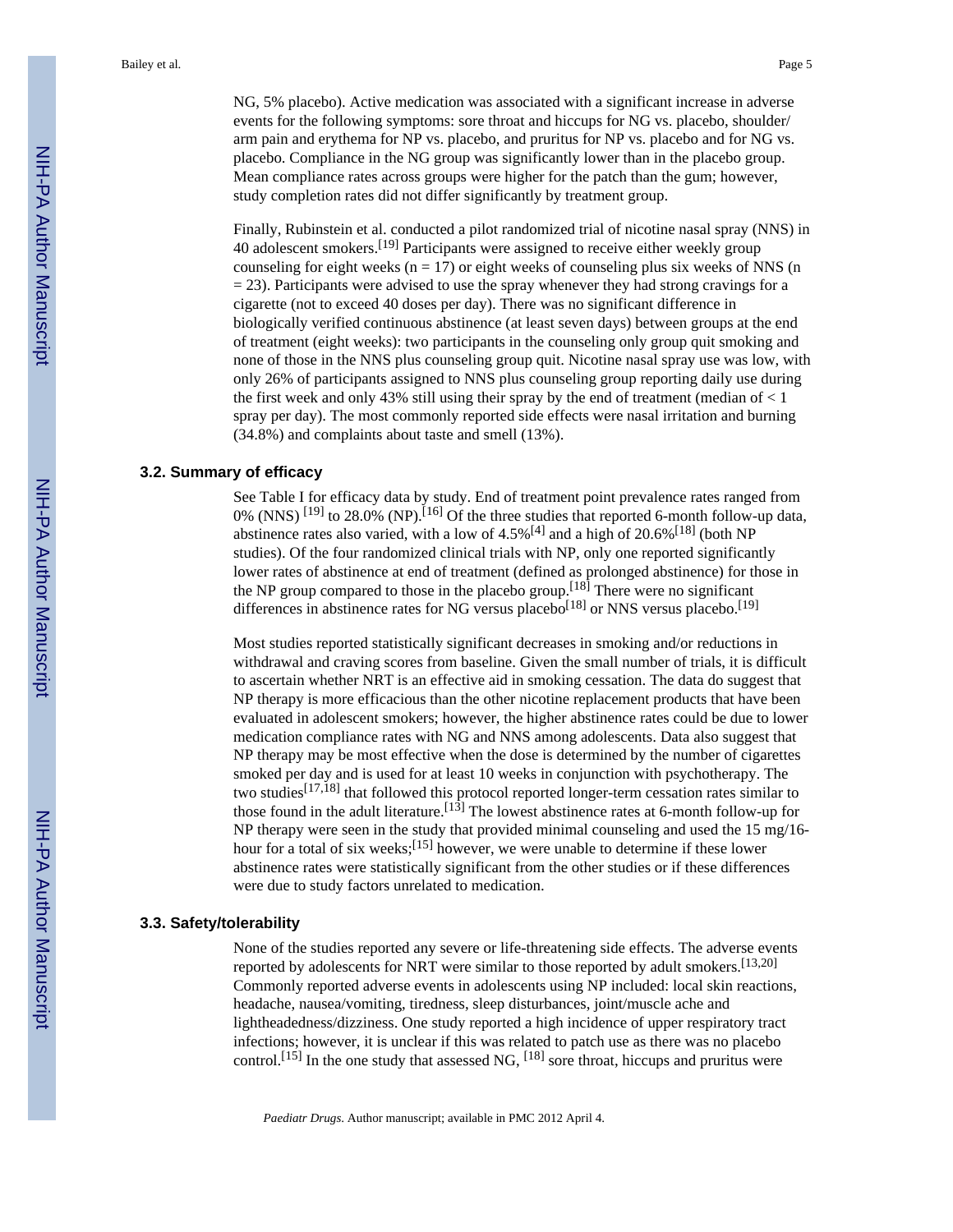higher in those using NG compared to placebo. Finally, the most common side effects for NNS were nasal irritation/burning and complaints of taste and smell [19]. See Table II for detailed adverse events by study.

Of the NRT studies, only three reported discontinuation of study medication during treatment due to an adverse event.[7,15,17] Hurt et al reported five participants discontinued NP[15] and Roddy and colleagues reported 2 discontinuations (1 in NP group, 1 in placebo group)  $[17]$ ; neither study stated the nature of the adverse events. One adolescent in the Killen et al. study removed NP after experiencing nausea one hour after patch application was excluded from study participation. [7]

In general, NRT is well tolerated in adolescents with the possible exception of the nicotine nasal spray. Although use of the NNS did not result in severe or life-threatening adverse events, compliance rates were low and appeared due, in part, to the unpleasant side effects associated with the spray.<sup>[19]</sup>

# **3.4. Compliance rates**

NP had the highest compliance rates. Hanson et al.<sup>[16]</sup> reported that among participants who completed their visits, self-reported compliance with use of active NP was 84.2% through six weeks postquit and 67.2% during the 4-week dose reduction period. Hurt et al. [15] reported that NP use was reported in daily diaries for 85% +/− 20% of the days of patch therapy. Roddy et al. reported the lowest compliance rates of patch use (NP and placebo), with a median duration of one week and only eight out of 98 participants completing the 6 week treatment.  $[17]$  In the Moolchan study,  $[18]$  compliance rates for gum (mean: 38.5– 50.7%) were lower than compliance for patch use (mean: 78.4–82.8%) and compliance for NG was significantly lower than the placebo group. Compliance rates for NNS also were low and appeared due to the unpleasant side effects. During the first week of spray use, only 26% of participants assigned to the NNS used their spray every day and 57% stopped using their spray after only one week. [19]

# **3.5. Special considerations for use in adolescent smokers**

Controversy remains over the use of NRT in adolescents. Studies with animals indicate that nicotine can elicit neuronal damage and long-term changes in synaptic function, suggesting that there could be long-term adverse consequences of nicotine exposure in adolescence.[21] Therefore, several studies suggest that NRT should not be given to teen smokers especially since evidence of efficacy is lacking.[22] However, too few studies have been conducted to conclude that NRT is not effective. If NRT proves to be efficacious in treating adolescent nicotine dependence, NRT risks are likely minimal regarding nicotine's effect on the adolescent brain if adolescent smokers are already ingesting nicotine through cigarettes. Further, if NRT aids in helping teens quit, the reduced exposure to nicotine and other carcinogens through quitting smoking would have significant health effects over the lifetime.

# **4. Bupropion**

Bupropion was initially marketed as an atypical antidepressant and was approved in 1997, under the name Zyban, as the first non-nicotine medication to aid in smoking cessation for adults. Bupropion inhibits the reuptake of dopamine and norepinephrine in the central nervous system $[5,13]$  and may function as a nicotinic actetylcholine-receptor antagonist.<sup>[23]</sup> Contraindications for bupropion include: underlying seizure disorders, concomitant bupropion therapy, current or prior diagnosis of anorexia or bulimia nervosa, simultaneous abrupt discontinuation of alcohol or sedatives and/or benzodiazepines, and monoamine oxidase inhibitor therapy in previous 14 days. Extreme caution should be used in prescribing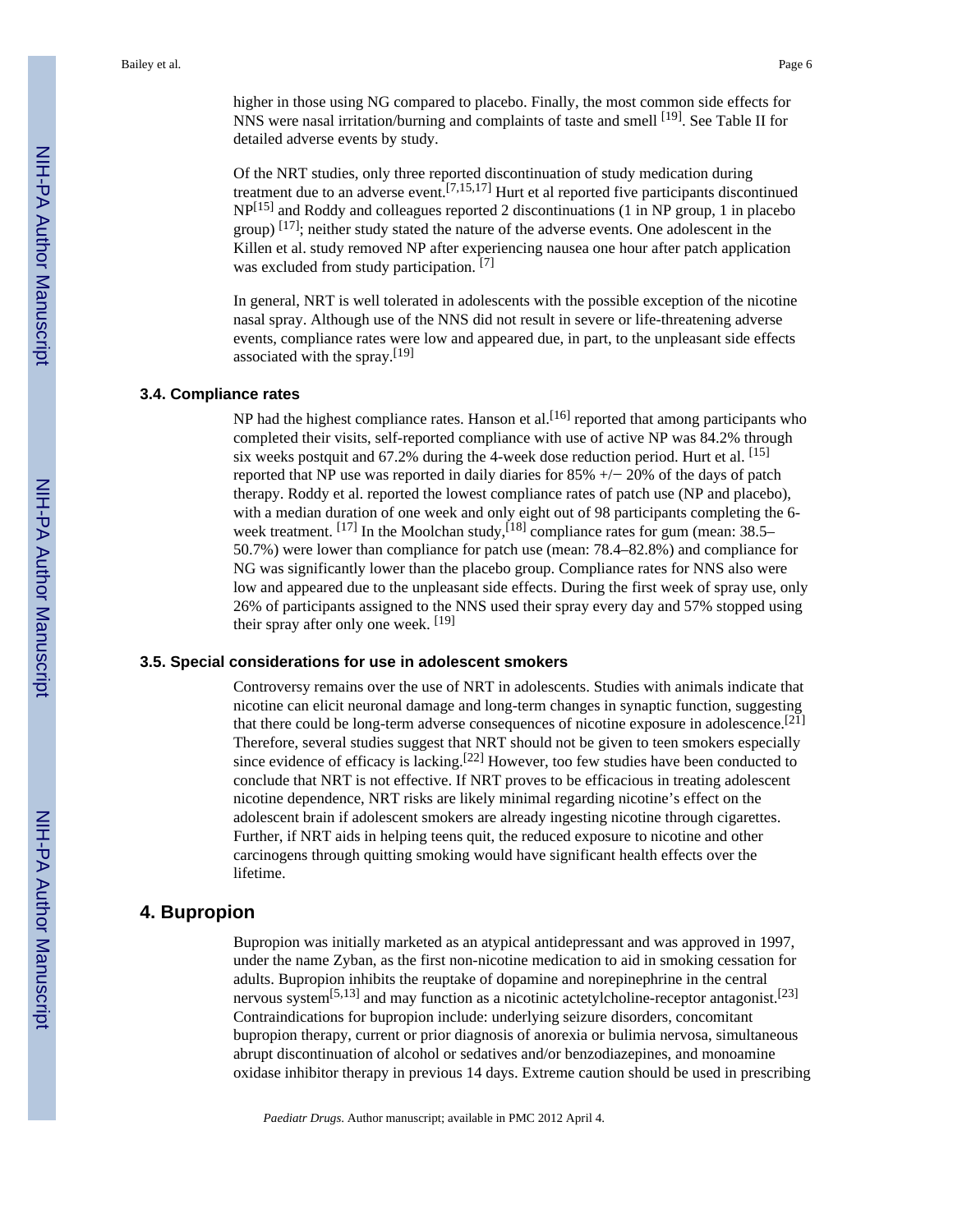bupropion to anyone with a previous history of seizures or cranial trauma, those taking medications that might lower the seizure threshold, patients with severe hepatic cirrhosis, women who are pregnant or breastfeeding, and persons under the age of 18.<sup>[13]</sup> In 2009, the FDA mandated a "black box" warning highlighting the risk of neuropsychiatric symptoms, including changes in behavior, hostility, agitation, depressed mood, suicidal thoughts and behavior, and attempted suicides, in patients taking bupropion for smoking cessation. Bupropion also has a black box warning that describes the increased risk of suicidal thoughts and behaviors in children and adolescents being treated with antidepressant medications (see Section 4.5).<sup>[24]</sup> The use of bupropion in adolescent smokers currently is not supported by the Clinical Practice Guidelines for Treating Tobacco Use and Dependence because of the insufficient evidence of its effectiveness in promoting smoking cessation in this population.[5]

#### **4.1. Summary of the literature on bupropion in adolescent smokers**

**4.1.1. Open-label studies—**One open-label pilot study has been conducted using 300 mg/day bupropion SR in adolescents for the treatment of nicotine dependence. Upadhyaya et al. examined the use of this medication in 16 adolescent smokers, 11 of who had comorbid attention-deficit/hyperactivity disorder (ADHD).[25] Participants received brupropion SR for six weeks and two smoking cessation counseling sessions. Analyses were conducted with participants who took at least one dose of medication during the study ( $n = 15$ ); 31.3% of adolescents were abstinent after four weeks of taking bupropion SR; however, end of treatment cessation rates (six weeks) and the cut-off for expired air CO were not specified. Three participants withdrew from the study due to medication side effects (side effects not specified) and one was withdrawn after taking an overdose of the study medication in a suicidal gesture. Dosage was reduced to 150 mg/day for one participant that experienced a gastrointestinal side effect.

**4.1.2. Randomized clinical trials (RCT)—**Four RCTs have assessed the efficacy of bupropion for smoking cessation with adolescents.[26–29] Niederhofer and Huber examined immediate release bupropion for nicotine dependence with adolescents in an outpatient setting who were randomly assigned to receive 150 mg/day of bupropion or placebo for 90 days.[26] Participants underwent inpatient nicotine withdrawal treatment using NRT prior to beginning treatment with bupropion. Those who achieved abstinence for at least five days (n  $= 22$ ) were then randomized to one of the two treatment groups. Participants received psychotherapy and 90 days of bupropion or placebo. Treatment failure was defined as the first relapse (> 15 cigarettes over three days) or non-attendance at the 30 and/or 90-day assessments. Continuous abstinence rates at the 90-day assessment were higher for those in the bupropion group (55%) than in the placebo group (18%). Further, the mean cumulative abstinence duration was significantly greater in the bupropion group than in the placebo group (78.4 +/− 39.6 days vs. 30.2 +/− 19.2 days, respectively). Interpretation of these results is difficult, as many aspects of this study are not comparable to other study protocols, including the definition of relapse, the use of NRT prior to bupropion treatment, and the unspecified CO level used to confirm abstinence. With regard to adverse events, there were no significant differences between the bupropion and placebo groups.

In the only study to examine bupropion SR in combination with NP therapy, Killen and colleagues randomized adolescent smokers ( $n = 211$ ) to receive eight weeks of NP therapy and nine weeks of either 150 mg/day bupropion SR or placebo pills.<sup>[27]</sup> Group skills training sessions were provided on a weekly basis. No statistically significant differences in biologically verified point prevalence abstinence were found between treatment groups at end of treatment (Week 10) or at the 26-week follow-up. At end of treatment, 28% of the NP + placebo group and 23% of the NP + bupropion SR group were abstinent. Although,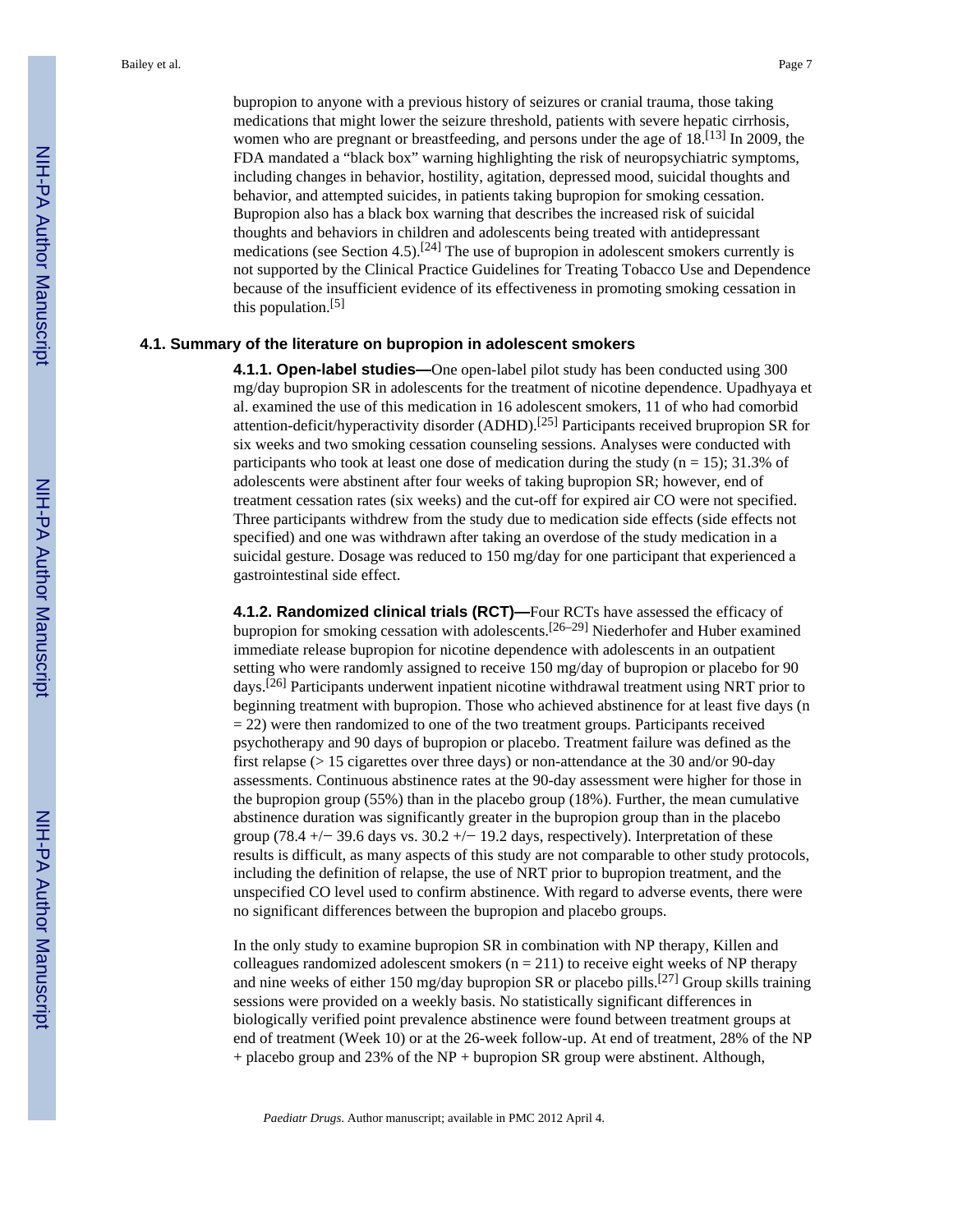abstinence rates did not differ significantly at end of treatment, participants in the bupropion SR group with a detectable level of bupropion metabolite at Week 5 had significantly lower levels of smoking during treatment than participants without a detectable level, suggesting that bupropion SR might have aided in smoking cessation if used as directed. At 26 weeks, abstinence rates were 7% for the NP + placebo group and 8% for the NP + bupropion SR group. Analyses revealed that there was no significant difference between treatment groups in time to relapse. None of the adverse events rated as severe by those in either group were deemed truly severe by the lead study physician.

In the only multi-dose RCT of bupropion SR for adolescent smoking cessation, Muramoto and colleagues recruited 312 adolescents for a study that included weekly brief individual counseling and six weeks of either 300 mg/day bupropion SR ( $n = 104$ ), 150 mg/day bupropion SR (n = 105), or placebo (n = 103).<sup>[28]</sup> At end of treatment (Week 6), there were no significant differences between groups in biologically verified 30-day prolonged abstinence. The biologically verified point prevalence abstinence rates at end of treatment were 14.5%, 10.7%, and 5.6% for those in the 300 mg/day, 150 mg/day, and placebo arms, respectively. The difference in abstinence rates for those in the 300 mg/day group versus placebo group was significant. By week 26, neither bupropion SR group had significantly higher abstinence rates than the placebo group: 13.9% in the 300 mg/day group, 3.1% in the 150 mg/day group, and 10.3% in the placebo group. There was a significant difference in the number of headache and cough between placebo and active treatment groups, with the placebo group reporting more cough than the 300 mg/day group and more headache than both active medication groups. Two serious adverse events occurred during the study. One participant in the 150 mg/day group deliberately ingested Jimson weed and was hospitalized for anticholinergic crisis and another participant in the 150 mg/day group with an undisclosed extensive history of depression and undisclosed probable eating disorder was hospitalized for intentional overdose of the study medication, other drugs, and alcohol in an apparent suicide attempt.

Finally, Gray and colleagues examined the efficacy of 300 mg/day bupropion SR and contingency management  $(CM)$ .<sup>[29]</sup> In this 6-week RCT, 134 adolescent smokers were randomized to one of four groups: bupropion  $SR + CM$  (n = 37), bupropion  $SR + non-CM$  $(n = 36)$ , placebo + CM,  $(n = 29)$ , and placebo + non-CM  $(n = 32)$ . The primary outcome was biologically verified point prevalence abstinence measured weekly from Week 3 to Week 6, with a final follow-up at 12 weeks. Abstinence rates at end of treatment (Week 6) were 27.0% for bupropion SR + CM, 8.3% for bupropion SR + non-CM, 10.3% for placebo + CM, and 9.4% for placebo + non-CM. There was a significant difference in end of treatment abstinence rates between the bupropion  $SR + CM$  and the brupropion  $SR + non-$ CM ( $p < .05$ ), and a marginally significant difference between the bupropion  $+$  CM group and the placebo + non-CM group,  $p < 0.10$ . At the 12-week follow-up, abstinence rates were 10.8% for bupropion  $SR + CM$ , 5.6% for bupropion  $SR + non-CM$ , 0% for placebo + CM, and 6.3% for placebo + non-CM. There were no significant differences between the groups at the 12-week follow-up, although the bupropion  $SR + CM$  group had marginally higher rates of abstinence at the 12-week follow-up compared to the placebo + CM group,  $p < .10$ . At least one adverse event was experienced by 57% of participants with headaches, insomnia, dream disturbances, and irritability reported by more than 20% of participants in at least one treatment group. Adverse events were more common in the active medication groups (pooled) than in the placebo (pooled) groups (64% vs. 48%, respectively); however, equal numbers of participants from active medication groups versus placebo groups discontinued medication due to adverse events and/or tolerability issues ( $n = 3$  each). Over the course of enrollment, five participants in the active medication groups reduced from 300 mg/day to 150 mg/day.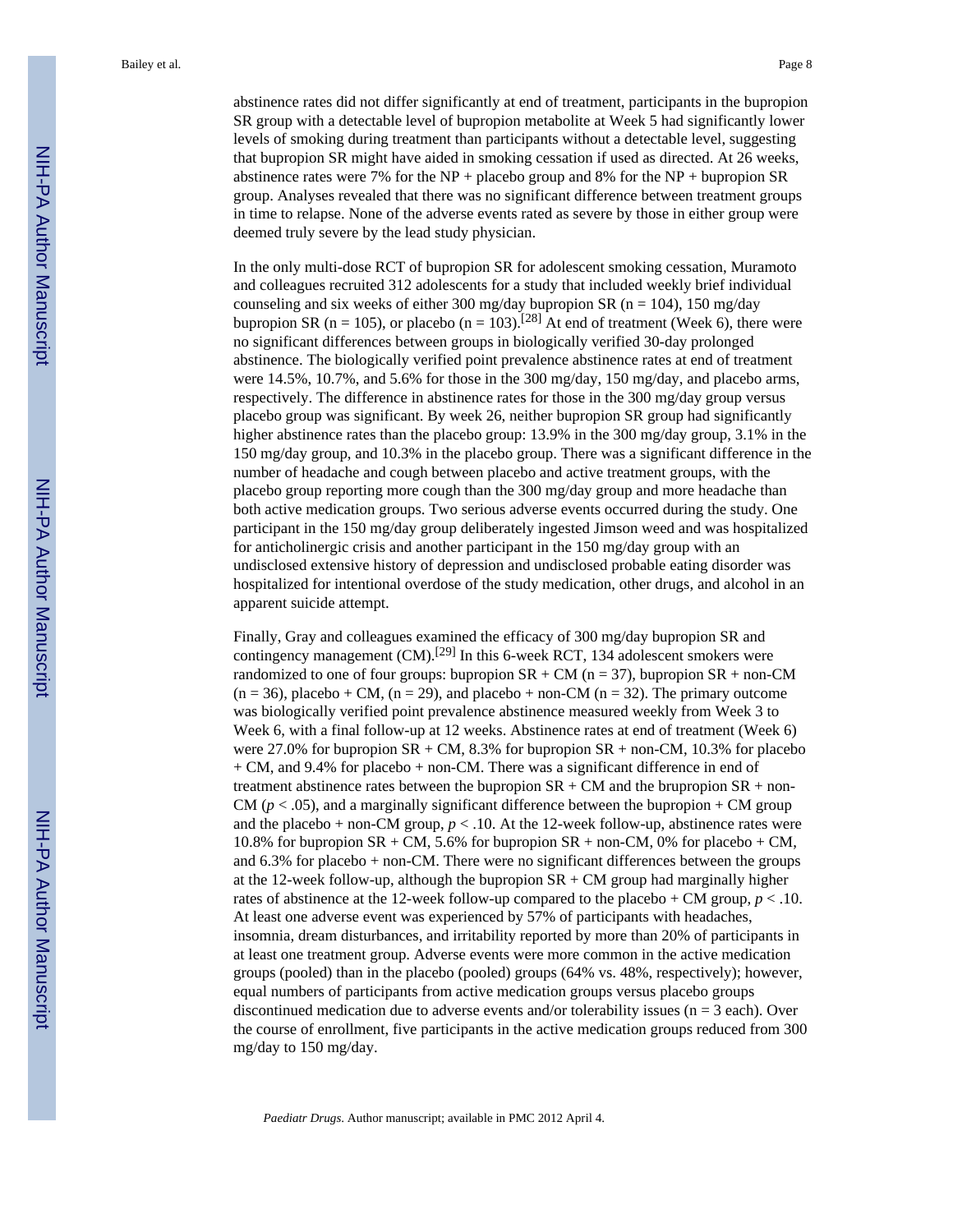# **4.2. Summary of efficacy**

See Table I for efficacy data by study. End of treatment abstinence rates in the three studies that used 150 mg/day bupropion were 55%,<sup>[26]</sup> 23%<sup>[27]</sup> and 10.7%.<sup>[28]</sup> Only one of these studies reported a statistically significant difference in favor of bupropion SR at end of treatment.[26] Abstinence rates in the bupropion groups at follow-up (Week 26) for the two studies that reported these data were low  $(8\%/27]$  and 3.1%<sup>[28]</sup>) and did not differ significantly from the placebo groups. The differences in abstinence rates are likely a result of differences in study protocols. Niederhofer and  $Huber^{[26]}$  only included adolescents who were able to maintain abstinence for five days prior to inclusion in the study, thus lessening the generalizability of this study to hard to treat populations. Further, continuous abstinence (i.e., no relapse) served as the outcome measure, and, as noted previously, the definition of relapse is not consistent with that recommended by smoking cessation experts. [30] Killen and colleagues<sup>[27]</sup> combined NP with bupropion SR and the rate of abstinence in this group was similar to the NP plus placebo group. This suggests that the NP and/or group skills training may have been responsible for the higher abstinence rates than were reported in the Muramoto study.<sup>[28]</sup>

The end of treatment abstinence rates in studies that used a higher dose of bupropion SR were as follows:  $31.3\%$ ,  $^{[25]}$  14.5%,  $^{[28]}$  and  $27\%$  and  $8.3\%$   $^{[29]}$  for those in the bupropion SR + CM and bupropion SR + no CM groups, respectively. Muramoto reported a statistically significant difference between the 300 mg/day bupropion group and the placebo group at end of treatment (14.5% vs. 5.6%, respectively), but this was not maintained at 26-week follow-up.[28] The only significant differences in abstinence rates at end of treatment in Gray's 4-arm trial was between bupropion  $SR + CM$  and bupropion  $SR + non-CM$ , with the combined treatment producing the highest abstinence rates.[29]

The abstinence rates reported in the adolescent smoking cessation literature for bupropion versus placebo provide some support for the use of 300 mg/day for increased end of treatment abstinence; however, none of the treatments resulted in significantly higher abstinence rates ( $p < .05$ ) at longer-term follow-up compared to placebo. This is not similar to adult studies that have found a significant effect of bupropion versus placebo in abstinence at 6-month follow-up or greater.[31]

One explanation for this difference is that the protocols for the adolescent studies did not follow the recommended adult dosage of 150 mg/day bupropion SR for the first three days and then an increase to 300 mg/day for seven to 12 weeks. Only two adolescent studies<sup>[26,27]</sup> provided more than six weeks of bupropion SR treatment, but both used 150 mg/day. Of the two, only Killen et al. provided longer-term follow-up data.  $[27]$  This study reported low compliance rates, rendering it difficult to ascertain if 150 mg/day bupropion SR for nine weeks is effective in treating adolescent smoking cessation, or if the lack of differences between groups was due to non-compliance. The finding that participants with detectable levels of the bupropion metabolite had significantly lower levels of smoking during treatment compared to those without a detectable level, suggests that this dose of bupropion might be efficacious if compliance rates were higher.

None of the studies with 300 mg/day bupropion SR were longer than six weeks in duration. The full dose was well tolerated by adolescent smokers and resulted in higher end of treatment abstinence than 150 mg/day bupropion SR in the only adolescent multi-dose study. However, similar to the few multi-dose studies in adults, the higher dose did not produce a better outcome at follow-up.[32,33]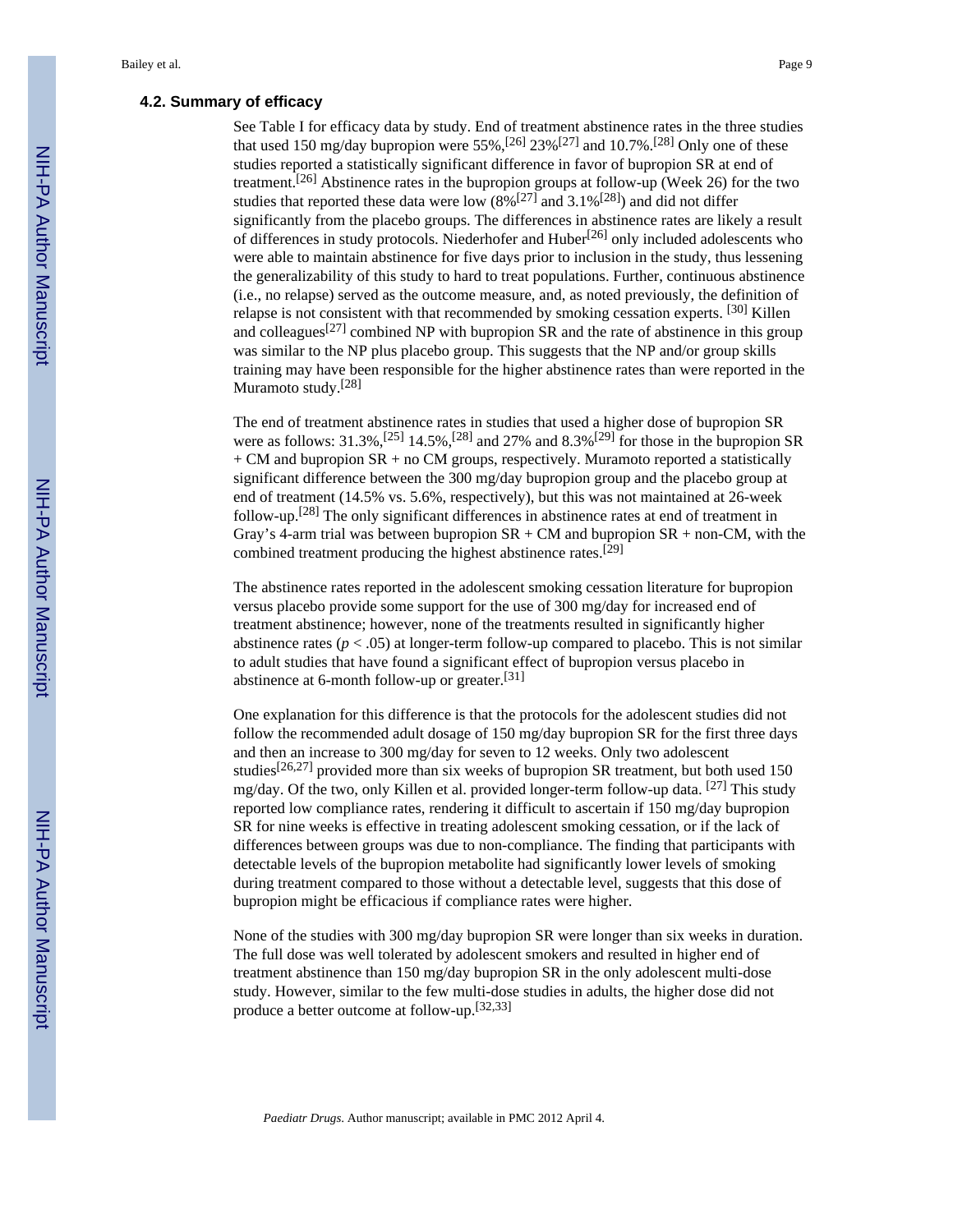Given that none of the studies that have examined the use of bupropion SR for adolescent nicotine dependence followed the dosage recommendations for adult smokers, a future study that adheres to these guidelines is warranted.

#### **4.3. Safety/tolerability**

The most common adverse events reported by adolescent smokers were similar to those reported by their adult counterparts [13] (See Table II). Of the four RCTs, two found no differences in the number of reported adverse events for those in the active medication versus the placebo group.[26,27] In Muramoto et al.'s study, the placebo group reported significantly more headache than both active medication groups and more cough than the 300 mg/day group.[28] Gray and colleagues found that headache, irritability and dream disturbances were more common in the active bupropion SR groups than in the placebo medication groups.[29]

Three of the five studies reported at least one discontinuation of medication during treatment. [25,28,29] Upadhyaya reported three participants that discontinued medication (two pregnancies and one intentional overdose of study medication).[25] Muramoto reported eight participants discontinued active medication early for the following adverse events: feeling depressed, irritable, or angry; sleep disturbance; headache; urticaria; anxiety; heart palpitations; suicide attempt; an anticholinergic crisis related to recreational drug use; and pregnancy.[28] Finally, Gray reported that three participants discontinued active medication, but did not state the adverse events that prompted bupropion SR cessation.[29] Only two studies reported whether dosage was reduced over the course of the study. One participant in the study by Upadhyaya<sup>[25]</sup> and five participants in the Gray study<sup>[29]</sup> were reduced from 300 mg/day to 150 mg/day.

Although bupropion SR was generally well tolerated by adolescent smokers, hospitalizations occurred on three occasions. One was due to the intentional ingestion of Jimson weed in combination with bupropion SR, resulting in an anticholinergic crisis.[28] The other two were hospitalizations due to intentional suicide attempts.<sup>[25,28]</sup> Most of the studies screened out any potential participant who had a previous psychiatric history or history of depressive symptoms.

# **4.4. Compliance rates**

Three of the five studies provided compliance data, but the methods used to assess compliance varied across the three studies.<sup>[25,27,29]</sup> In Killen et al.,<sup>[27]</sup> 22% of participants reporting use of all pills on at least six weeks and 44% reporting use of all pills on two treatment weeks or less. This was the only study to measure bupropion metabolite levels. They found that at Week 5, 38% had measurable levels of the drug metabolites in their urine. Upadhyaya and colleagues<sup>[25]</sup> estimated compliance by counting the number of returned tablets. Compliance was considered to be satisfactory with the average number of missed doses ranging from 0.4 to 3.2 each week. Finally, in the Gray et al. study,  $[29]$ compliance was documented by participants in daily self-report diaries and confirmed with weekly pill counts. There was no significant difference between medication groups and placebo groups in medication adherence (85% vs. 83% of dispensed doses, respectively).

## **4.5. Special considerations for use in adolescent smokers**

Zyban contains the same active ingredient as the antidepressant medications Wellbutrin, Wellbutrin SR, and Wellbutrin XL. In 2004, the FDA directed manufacturers to add a "black box" to the health professional label of all antidepressants warning that antidepressants increased the risk compared to placebo of suicidal thinking and suicidal behavior in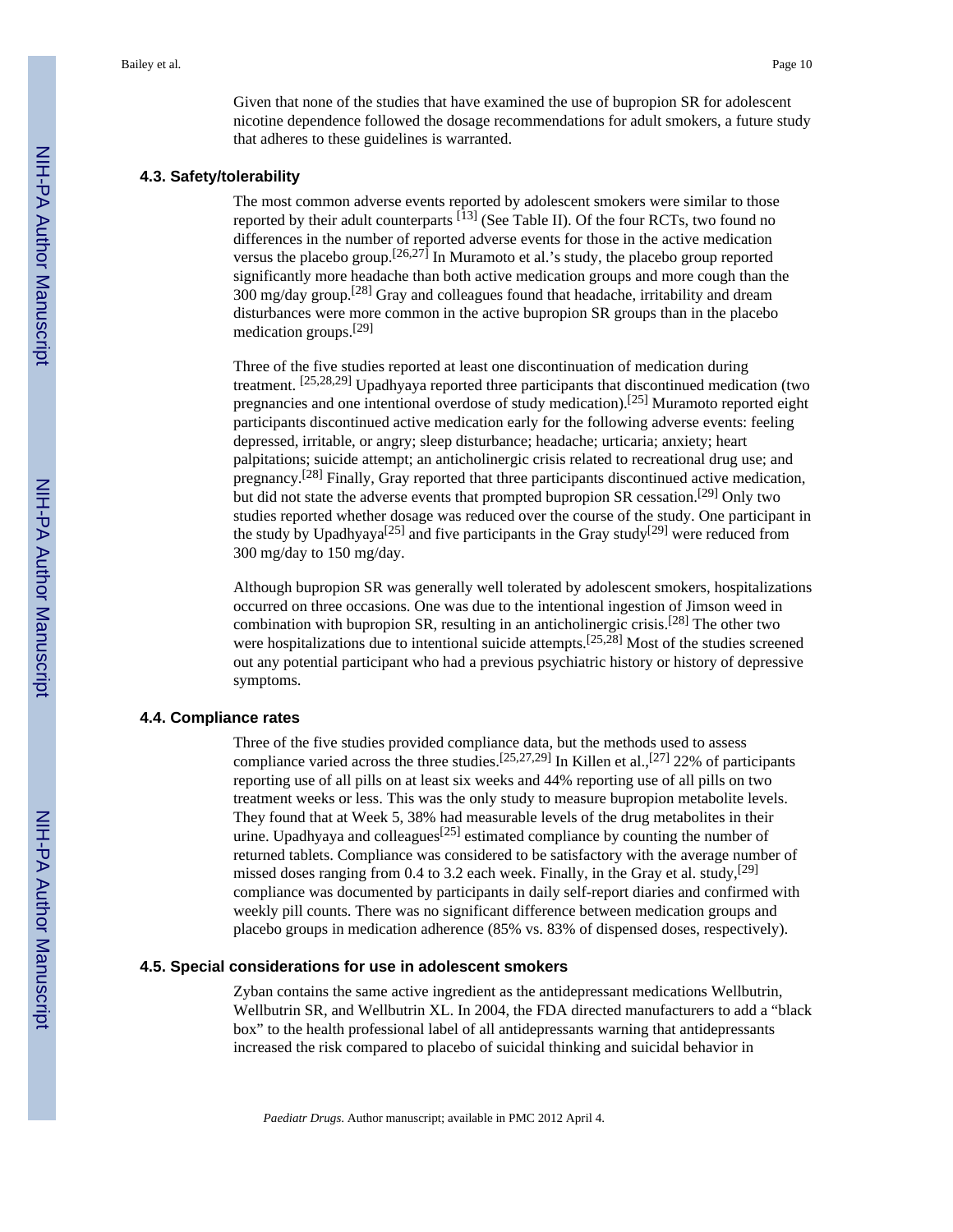children, adolescents, and young adults in short-term studies of major depressive disorder and other psychiatric disorders.

In the RCTs with bupropion SR for smoking cessation in adolescent smokers, two adverse events were deemed to be intentional suicide attempts.<sup>[25,28]</sup> Although bupropion carries a warning of increased suicidal ideation and behavior, no RCTs have compared bupropion to placebo for the treatment of depression in children and adolescents. Thus, the manufacturers of all medications marketed as antidepressants were mandated by the FDA to provide this warning, regardless of whether RCTs were conducted on each specific antidepressant.<sup>[34]</sup>

Despite the lack of data from RCTs regarding the increased risk of suicidal thinking and behavior in children or teens taking bupropion versus placebo, any child or adolescent prescribed bupropion for smoking cessation should be carefully monitored for changes in behavior, hostility, agitation, depressed mood, and suicide-related events, including ideation, behavior, and attempted suicide.

# **5. Varenicline**

In 2006, the United States FDA approved varenicline as a prescription-only pharmacological aid for adult smoking cessation. It is also an approved smoking cessation aid in some countries outside of the U.S. Varenicline is a selective nicotinic acetylcholine receptor partial antagonist that binds to the  $\alpha_4\beta_2$  receptor subtype, thereby reducing the reinforcing effects of nicotine. Due to its mixed agonist-antagonist properties, varenicline is effective at relieving craving and withdrawal during abstinence and blocking the reinforcing effects of smoking.<sup>[35]</sup> Smokers begin varenicline a week prior to their quit date, titrating from 0.5 mg on days  $1 - 3$  to 0.5 mg twice a day on days  $4 - 7$ . After the titration week, the recommended dose is 1 mg twice a day for 12 weeks. Precautions should be taken when prescribing varenicline to smokers with impaired renal function, women who are pregnant or breastfeeding, and persons under the age of  $18$ .<sup>[13]</sup> Safety and efficacy have not been established in smokers with serious psychiatric conditions. In 2009, a black box warning was mandated by the FDA due to neuropsychiatric symptoms reported postmarket, including: changes in behavior, hostility, agitation, depressed moods, suicidal thoughts and behaviors, and attempted suicide.<sup>[5,36]</sup>

#### **5.1. Literature on varenicline in adolescent smokers**

One RCT examined the pharmacokinetics, safety and tolerability of varenicline in adolescent smokers.<sup>[37]</sup> Adolescents (age 12–16 years) who smoked at least three cigarettes per day were divided into high-body weight (>55 kg; n = 35) and low-body weight ( $\leq$  55 kg; n = 37) groups and then were randomized to receive 14 days of the standard adult dose of varenicline, a lower dose of varenicline, or placebo in a 2:2:1 ratio. The standard and lower doses in the high-body weight group were 1 mg BID and 0.5 mg BID, respectively. The two doses for the low-body weight group were 0.5 mg BID and 0.5 mg once daily. Those receiving doses > 0.5 mg once daily underwent dose titration during the first week. There was a 4-day follow-up period at the conclusion of the 14-day active-treatment period. Although participants were not specifically asked to quit smoking, a reduction in the mean number of cigarettes smoked daily was observed over the course of the study in all active treatment groups. For those in the high-body weight group, the average numbers of cigarettes smoked per day by treatment group were similar on day 1 (mean: 8.6 – 9.6 cigarettes). At day 16, those in the standard dose varenicline group smoked a mean of 3.9 cigarettes, those in the lower dose smoked 5.1 cigarettes, while those in the placebo group smoked a mean of 7.3 cigarettes. Although the low-body weight groups also reduced their consumption from day 1 (mean:  $5.6 - 7.3$ ), the reduction in smoking was similar for the three treatment groups. Among high-body weight participants, 57.1% of the participants in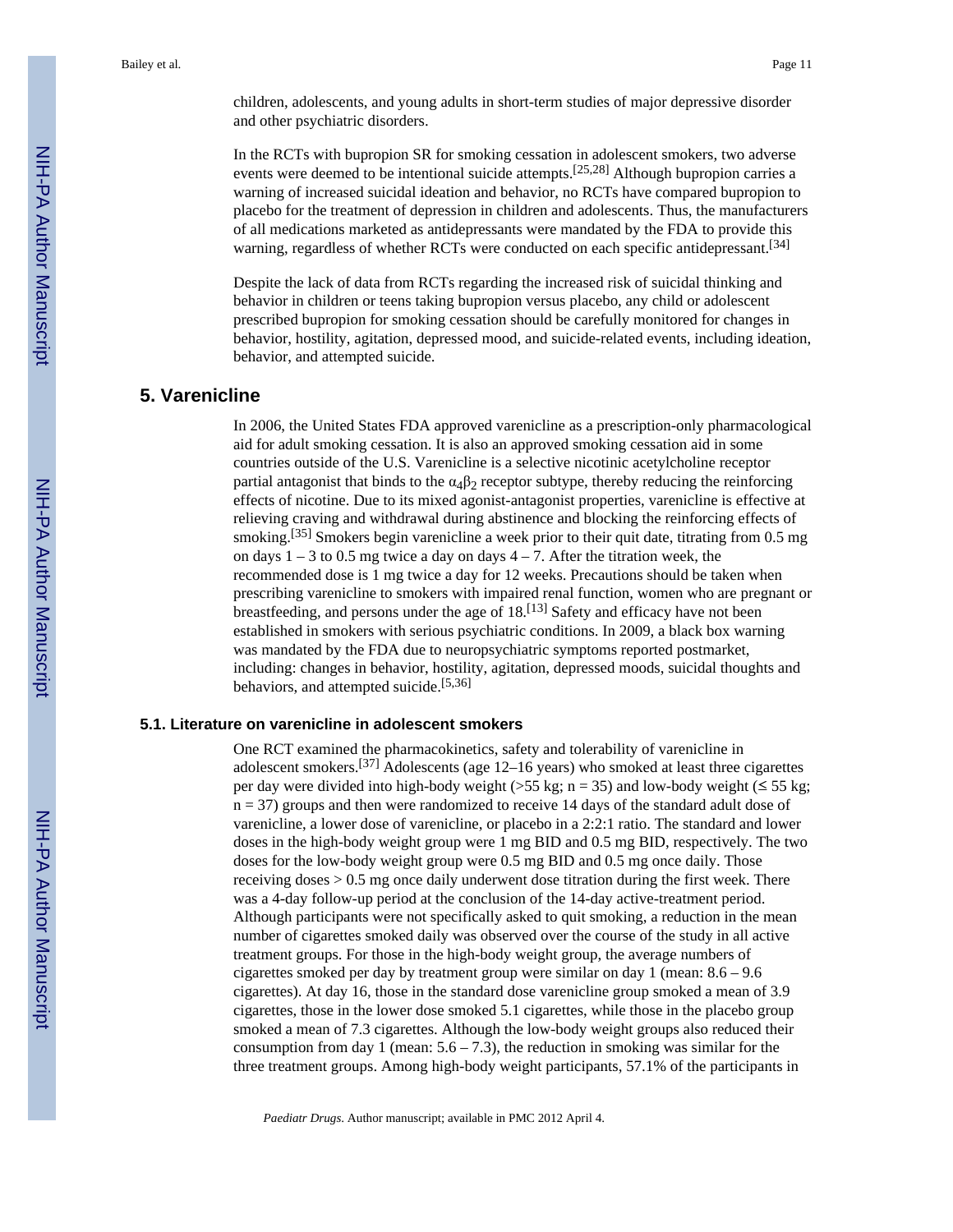the standard and lower dose groups and 14.3% of those in the placebo groups reported an adverse event. Among the low-body weight group, adverse events were numerically greater in the varenicline groups compared to the high-body weight group, with 64.3%, 73.3%, and 12.5% of participants reporting an adverse event in the 0.5 mg BID varenicline, 0.5 mg once daily varenicline, and placebo groups, respectively. Similar to adult studies with varenicline, [35] the most common adverse events were nausea, headache, vomiting, and dizziness. Except for one case of severe nausea, all adverse events were mild or moderate and resolved during the study. Psychiatric adverse events considered to be treatment-related were abnormal dreams ( $n = 2$  participants) and mild, transient anger ( $n = 1$  participant). No participants discontinued medication or had their dosage reduced due do to an adverse event.

Although these preliminary results look promising, future RCTs for adolescent smoking cessation need to be conducted using the recommended 12-week dosing schedule to fully assess efficacy and tolerability in this population. Similar to bupropion SR, varenicline also includes a "black box" warning that serious neuropsychiatric events have been reported in patients taking varenicline for smoking cessation;[36] therefore, adolescents should be carefully assessed and monitored for any changes in mood and behavior.

# **6. Conclusion**

Studies that include pharmacotherapy interventions for adolescent smoking cessation are hard to conduct. Often, researchers are faced with difficulties such as recruiting minors and obtaining informed consent, high attrition rates at both end of treatment and longer-term follow-ups, and/or a lack of medication compliance. Many study protocols have not followed the recommended dose or length of pharmacotherapy for adults, rendering it difficult to determine the true efficacy of medication for adolescent smoking cessation. This is likely due to concern of the tolerability of these medications in teens. The adverse events reported in the studies on pharmacotherapy for adolescent smoking suggest that the side effect profiles for NRT, bupropion, and varenicline are similar to those reported in adult studies. However, most of these studies did not include teens with current or past psychiatric disorders. Given the black box warnings for bupropion and varenicline, researchers need to carefully monitor adolescents for any changes in mood and/or behaviors.

When interpreting the results of each study, some caveats should be noted. One is that the measurements of self-reported and biologically verified abstinence are not consistent across studies (see Table I). For example, some studies utilized prolonged abstinence (also called sustained, continuous, or maintained) which is typically defined as complete abstinence throughout the duration of the study except for a two week "grace period" after the initial quit attempt, whereas others use a less conservative measure called point-prevalence abstinence. Point-prevalence abstinence is defined as not smoking (sometimes it is clarified 'not even a puff') within a consecutive number of days (usually 7 or 30 days) from the time of the assessment. In addition, some studies biologically verified abstinence using either cotinine, a metabolite of nicotine and considered a more sensitive measure of nicotine exposure, while others used expired air carbon monoxide, which has a relatively short halflife. Another consideration when interpreting the findings of these studies is that most included psychosocial treatments to varying degrees. This variation could contribute to the differences in abstinence rates across studies. Finally, given the difficulty in recruiting adolescents to smoking cessation studies and/or due to the nature of the study (i.e., smaller pilot studies), there might not have been enough statistical power to detect significant differences in studies with small sample sizes.

In summary, there is some evidence of efficacy of nicotine patch and bupropion at end of treatment, but none of the medications included in this review were efficacious in promoting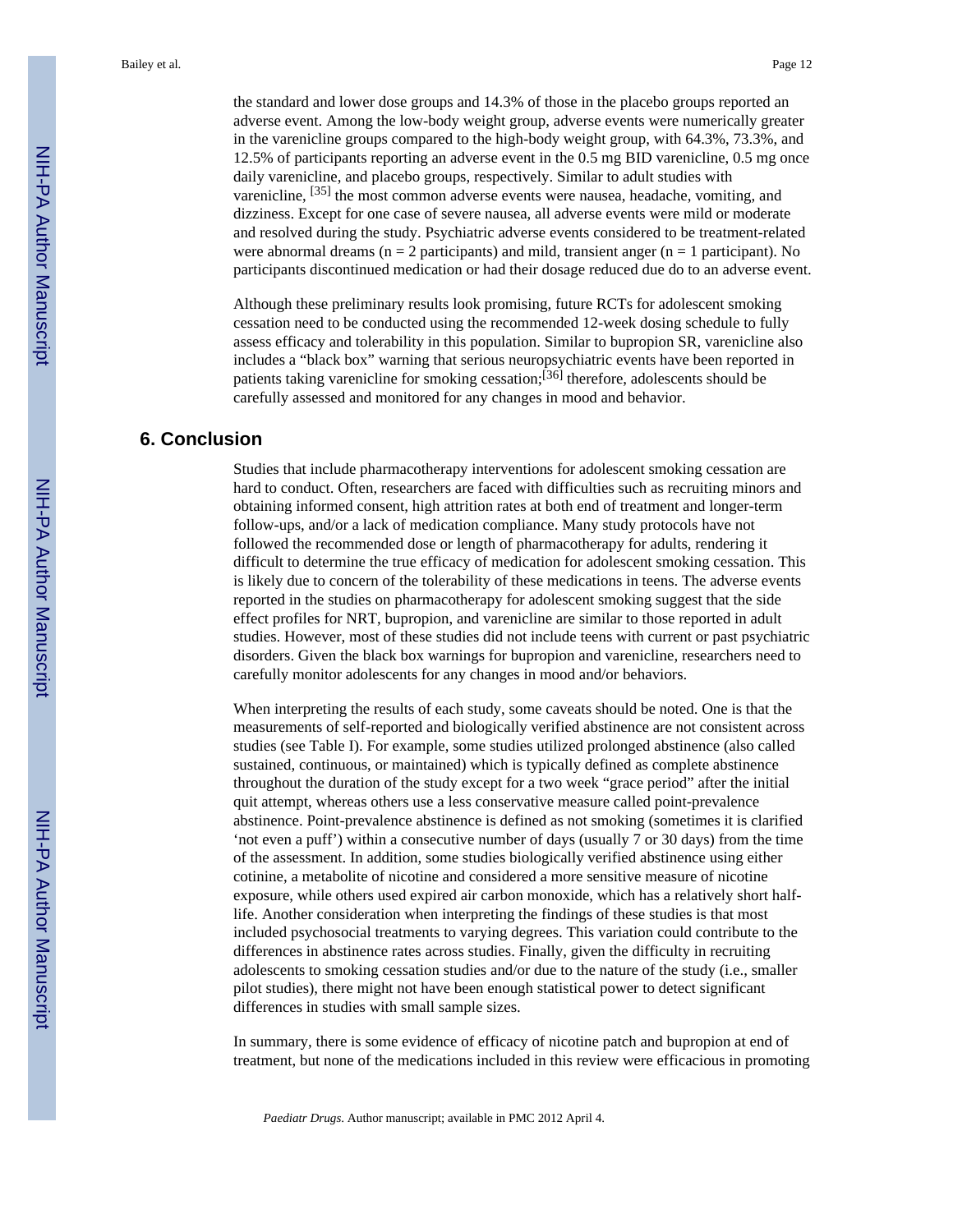long-term smoking cessation among adolescent smokers. The one varenicline study did report reduced numbers of cigarettes in those who received varenlicine versus placebo, even though participants were not told to quit smoking or reduce cigarette consumption. This finding, along with evidence of tolerability of side effects, warrants further study of varenlicine as a potential pharmacotherapy for adolescent nicotine dependence. Given the relatively low abstinence rates for adolescent psychosocial interventions alone (9.14%)<sup>[38]</sup>, and the few studies that have utilized medication protocols recommended for adult smokers, use of pharmacotherapy for adolescent smoking cessation merits continued investigation.

# **Acknowledgments**

Preparation of the paper was supported, in part, by the National Cancer Institute Grant # R01 CA 118035. We thank Sean P. David, M.D. for his comments and review of the paper.

# **References**

- 1. Department of Health and Human Services. Office of Disease Prevention and Health Promotion. [Accessed 2011 Feb 1] Healthy People 2020, Proposed HP2020 Objectives. <http://www.healthypeople.gov/hp2020>
- 2. Substance Abuse and Mental Health Service Administration. Office of Applied Studies. The NSDUH Report: Trends in Substance Use, Dependence or Abuse, and Treatment among Adolescents: 2002–2007. Rockville, MD: December 4. 2008
- 3. Johnston, LD.; O'Malley, PM.; Bachman, JG., et al. NIH Publication No 10-7583. Bethesda, MD: National Institute on Drug Abuse; 2010. Monitoring the future national results on adolescent drug use: Overview of key findings, 2009.
- 4. Department of Health and Human Services. DHHS Publication No CDC 89-8411. Washington, DC: U.S. Government Printing Office; 1994. Preventing tobacco use among young people: a report of the surgeon general.
- 5. Fiore, MC.; Jaén, CR.; Baker, TB., et al. Clinical Practice Guideline. Rockville, MD: U.S. Department of Health and Human Services; May. 2008 Treating tobacco use and dependence: 2008 update.
- 6. Bailey SR, Harrison CT, Jeffery CJ, et al. Withdrawal symptoms over time among adolescents in a smoking cessation intervention: Do symptoms vary by level of nicotine dependence? Addict Behav. 2009; 34 (12):1017–22. [PubMed: 19647373]
- 7. Killen JD, Ammerman S, Rojas N, et al. Do adolescent smokers experience withdrawal effects when deprived of nicotine? Exp Clin Psychopharmacol. 2001; 9 (2):176–82. [PubMed: 11518093]
- 8. Colby SM, Tiffany ST, Shiffman S, et al. Are adolescent smokers dependent on nicotine? A review of the evidence. Drug Alcohol Depend. 2000; 59 (Suppl 1):S83–95. [PubMed: 10773439]
- 9. Rojas NL, Killen JD, Haydel KF, et al. Nicotine dependence among adolescent smokers. Arch Pediatr Adolesc Med. 1998; 152 (2):151–6. [PubMed: 9491041]
- 10. Hanson K, Zylla E, Allen S, et al. Cigarette reduction: An intervention for adolescent smokers. Drug Alcohol Depend. 2008; 95 (1–2):164–8. [PubMed: 18242008]
- 11. Fiore MC, Smith SS, Jorenby DE, et al. The effectiveness of the nicotine patch for smoking cessation: A meta-analysis. JAMA. 1994; 271 (24):1940–7. [PubMed: 8201739]
- 12. Stead LF, Perera R, Bullen C, et al. Nicotine replacement therapy for smoking cessation. Cochrane Database Syst Rev. 2008; 23(1):CD000146. [PubMed: 18253970]
- 13. Hudmon KS, Corelli RL, Prokhorov AV. Current approaches to pharmacotherapy for smoking cessation. Ther Adv Respir Dis. 2010; 4 (1):35–47. [PubMed: 20056740]
- 14. Smith TA, House RF Jr, Croghan IT, et al. Nicotine patch therapy in adolescent smokers. Pediatrics. 1996; 98 (4):659–67. [PubMed: 8885942]
- 15. Hurt RD, Croghan GA, Beede SD, et al. Nicotine patch therapy in 101 adolescent smokers: Efficacy, withdrawal symptom relief, and carbon monoxide and plasma cotinine levels. Arch Pediatr Adolesc Med. 2000; 154 (1):31–7. [PubMed: 10632247]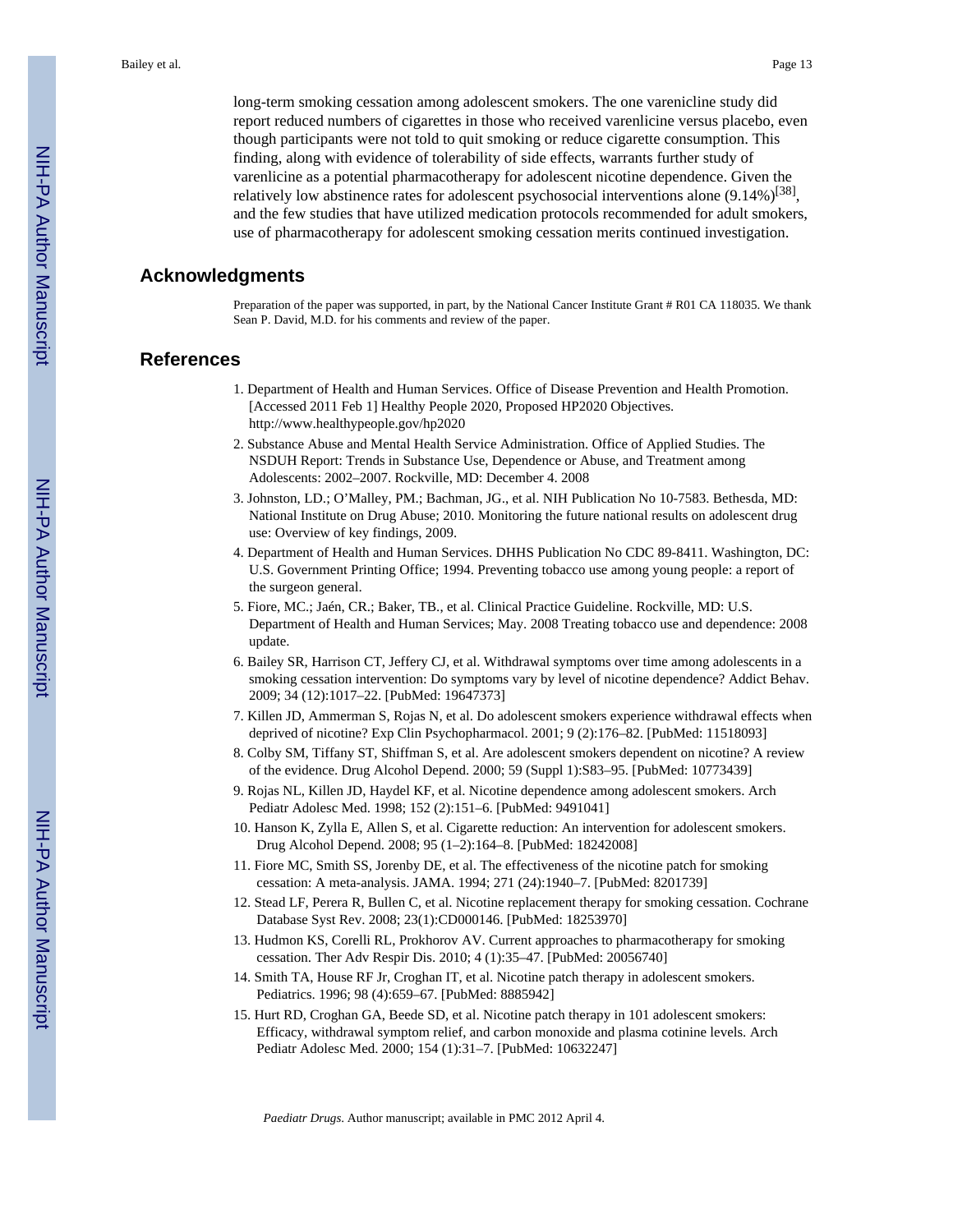- 16. Hanson K, Allen S, Jensen S, et al. Treatment of adolescent smokers with the nicotine patch. Nicotine Tob Res. 2003; 5 (4):515–26. [PubMed: 12959789]
- 17. Roddy E, Romilly N, Challenger A, et al. Use of nicotine replacement therapy in socioeconomically deprived young smokers: a community-based pilot randomised controlled trial. Tob Control. 2006; 15:373–376. [PubMed: 16998171]
- 18. Moolchan ET, Robinson ML, Ernst M, et al. Safety and efficacy of the nicotine patch and gum for the treatment of adolescent tobacco addiction. Pediatrics. 2005; 115 (4):e407–14. [PubMed: 15805342]
- 19. Rubinstein ML, Benowitz NL, Auerback GM, et al. A randomized trial of nicotine nasal spray in adolescent smokers. Pediatrics. 2008; 122 (3):e595–600. [PubMed: 18762494]
- 20. Mills EJ, Wu P, Lockhart I, et al. Adverse events associated with nicotine replacement therapy (NRT) for smoking cessation. A systematic review and meta-analysis of one hundred and twenty studies involving 177,390 individuals. Tob Induc Dis. 2010; 8 (8):1–15. [PubMed: 20148103]
- 21. Slotkin TA. Nicotine and the adolescent brain: Insights from an animal model. Neurotoxicol Teratol. 2002; 24 (3):369–84. [PubMed: 12009492]
- 22. Slotkin TA. If nicotine is a developmental neurotoxicant in animal studies, dare we recommend nicotine replacement therapy in pregnant women and adolescents? Neurotoxicol Teratol. 2008; 30 (1):1–19. [PubMed: 18380035]
- 23. Slemmer JE, Martin BR, Damaj MI. Bupropion is a nicotinic antagonist. J Pharmacol Exp Ther. 2000; 295 (1):321–7. [PubMed: 10991997]
- 24. ZYBAN® (bupropion hydrochloride) Sustained-Released Tablets: US prescribing information. North Carolina: GlaxoSmithKline; 2010.
- 25. Upadhyaya HP, Brady KT, Wang W. Bupropion SR in adolescents with comorbid ADHD and nicotine dependence: A pilot study. J Am Acad Child Adolesc Psychiatry. 2004; 43 (2):199–205. [PubMed: 14726727]
- 26. Niederhofer H, Huber M. Bupropion may support psychosocial treatment of nicotine-dependent adolescents: preliminary results. Pharmacotherapy. 2004; 24 (11):1524–8. [PubMed: 15537557]
- 27. Killen JD, Robinson TN, Ammerman S, et al. Randomized clinical trial of the efficacy of bupropion combined with nicotine patch in the treatment of adolescent smokers. J Consult Clin Psychol. 2004; 72 (4):729–35. [PubMed: 15301658]
- 28. Muramoto ML, Leischow SJ, Sherrill D, et al. Randomized, double-blind, placebo-controlled trial of 2 dosages of sustained-release bupropion for adolescent smoking cessation. Arch Pediatr Adolesc Med. 2007; 161 (11):1068–74. [PubMed: 17984409]
- 29. Gray KM, Carpenter MJ, Baker NL, et al. Bupropion SR and contingency management for adolescent smoking cessation. J Subst Abuse Treat. 2011; 40 (1):77–86. [PubMed: 20934835]
- 30. Ossip-Klein DJ, Bigelow G, Curry S, et al. Task Force 1: Classification and Assessment of Smoking Behavior. Health Psychol. 1986; 5 (Suppl):3–11. [PubMed: 3582323]
- 31. Hughes JR, Stead LF, Lancaster T. Antidepressants for smoking cessation. Cochrane Database Syst Rev. 2007; 24(1):CD000031. [PubMed: 17253443]
- 32. Hurt RD, Sachs DP, Glover ED, et al. A comparison of sustained-release bupropion and placebo for smoking cessation. N Engl J Med. 1997; 337 (17):1195–202. [PubMed: 9337378]
- 33. Swan GE, McAfee T, Curry SJ, et al. Effectiveness of bupropion sustained release for smoking cessation in a health care setting: A randomized trial. Arch Intern Med. 2003; 163 (19):2337–44. [PubMed: 14581254]
- 34. Wagner KD. Pharmacotherapy for major depression in children and adolescents. Prog in Neuropsychopharmacol Biol Psychiatry. 2005; 29 (5):819–26. [PubMed: 15908090]
- 35. Rollema H, Chambers LK, Coe JW, et al. Pharmacological profile of the  $\alpha_4\beta_2$  nicotinic acetylcholine receptor partial agonist varenicline, an effective smoking cessation aid. Neuropharmacology. 2007; 52 (3):985–94. [PubMed: 17157884]
- 36. US prescribing information. New York: Pfizer Labs; 2010. CHANTIX® (varenicline) Tablets.
- 37. Faessel H, Ravva P, Williams K. Pharmacokinetics, safety, and tolerability of varenicline in healthy adolescent smokers: A multicenter, randomized, double-blind, placebo-controlled, parallel-group study. Clin Ther. 2009; 31 (1):177–89. [PubMed: 19243716]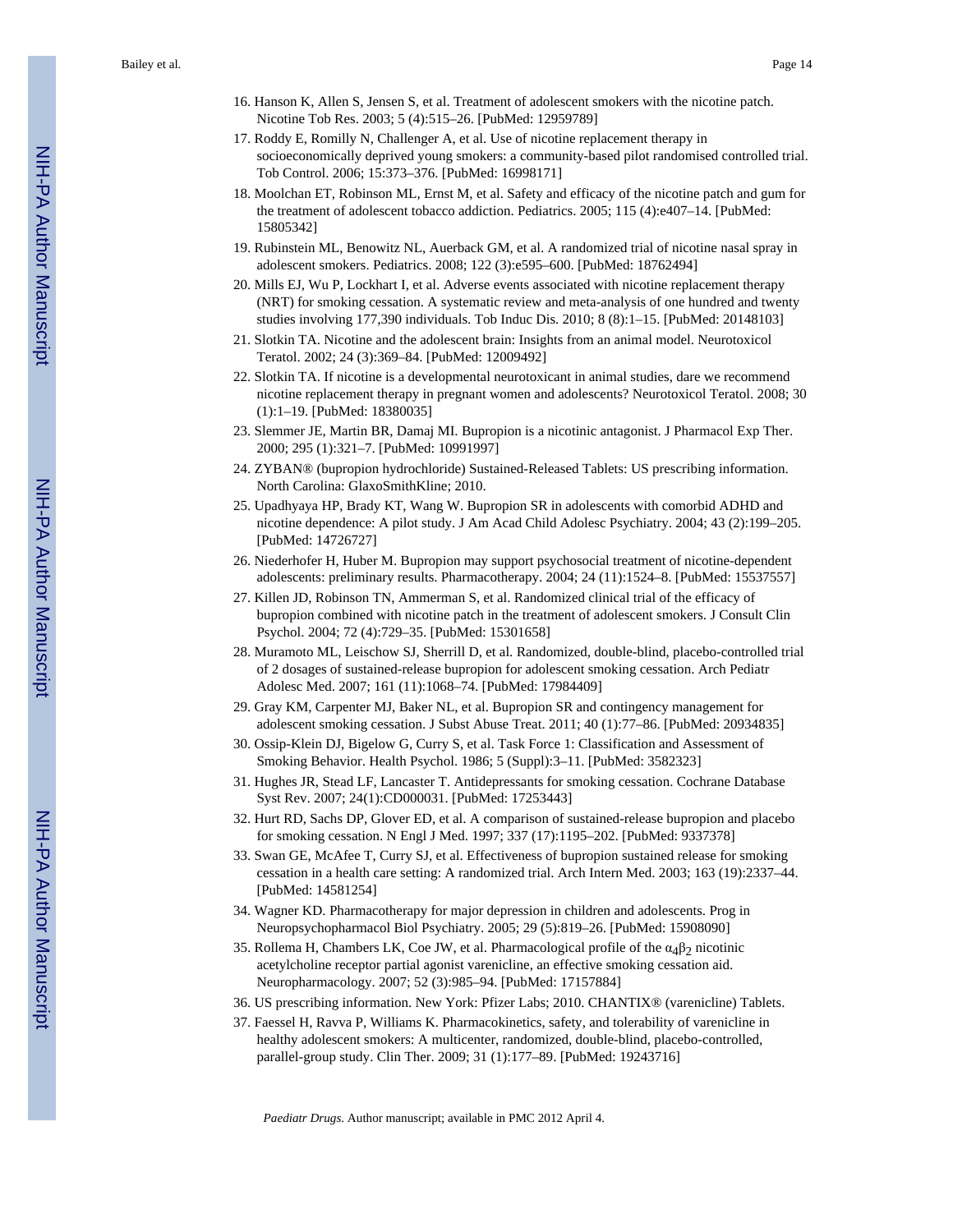38. Sussman S, Sun P, Dent CW. A meta-analysis of teen cigarette smoking cessation. Health Psychol. 2006; 25 (5):549–557. [PubMed: 17014271]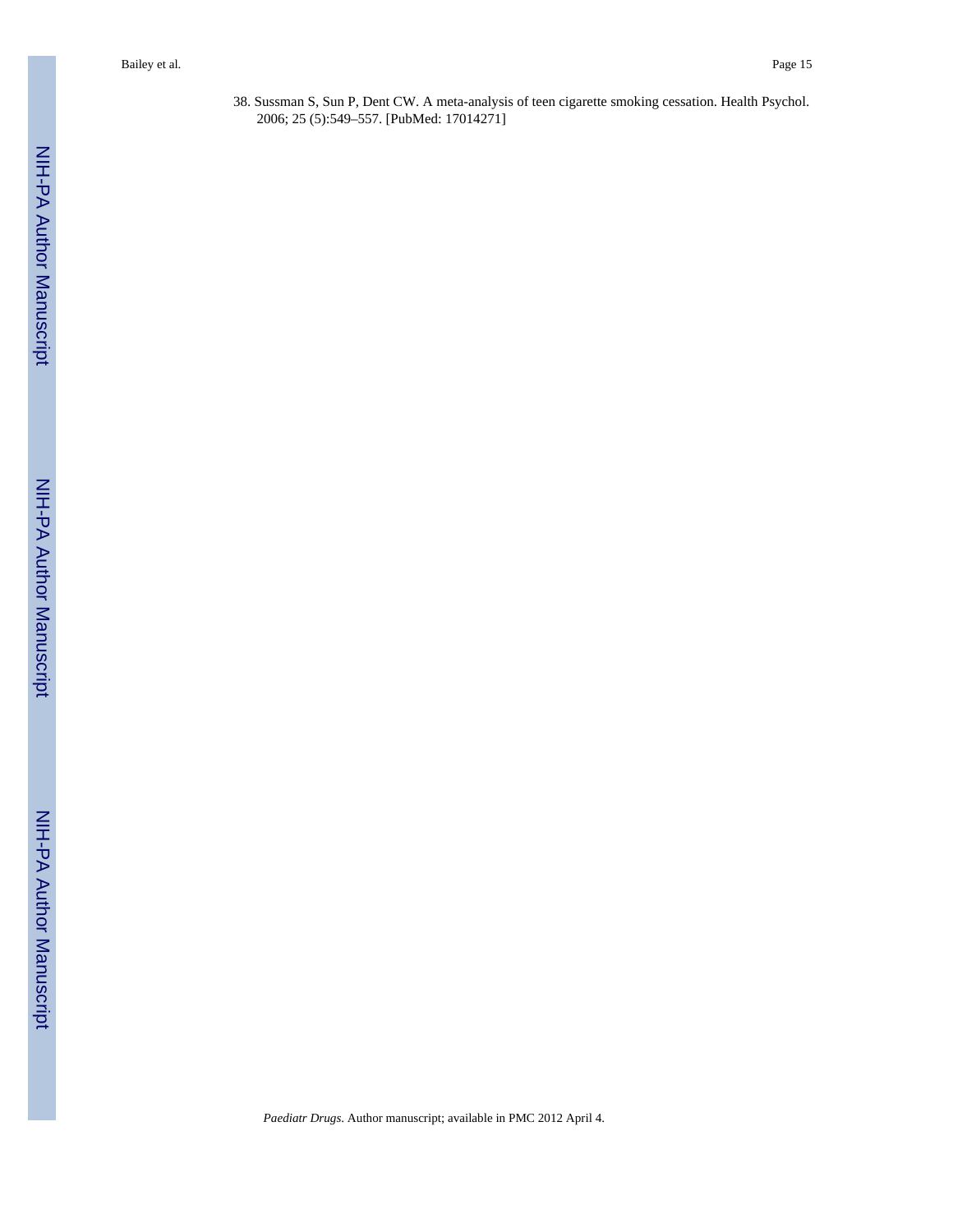| י<br>הווי            |
|----------------------|
|                      |
|                      |
|                      |
| ֪֪֦֧֞֘֝֝֝֝֝ <u>֛</u> |
|                      |
|                      |
|                      |
|                      |
| $\tilde{\mathbf{C}}$ |
|                      |
|                      |
|                      |

# **Table I**

Summary of studies on the efficacy of pharmacotherapies for adolescent smoking cessation Summary of studies on the efficacy of pharmacotherapies for adolescent smoking cessation

| Study                                    | Design                                                                                                                                                                                                                                                   | Length of<br>Med Tx | Demographics                                                                                                                                     | Abstinence Criteria                                                                                                                     | Abstinence<br>Treatment<br>End of                                                                                                                                | Follow-up Abstinence                                                         | <b>Completion Rates</b>                                                                  |
|------------------------------------------|----------------------------------------------------------------------------------------------------------------------------------------------------------------------------------------------------------------------------------------------------------|---------------------|--------------------------------------------------------------------------------------------------------------------------------------------------|-----------------------------------------------------------------------------------------------------------------------------------------|------------------------------------------------------------------------------------------------------------------------------------------------------------------|------------------------------------------------------------------------------|------------------------------------------------------------------------------------------|
| NRT                                      |                                                                                                                                                                                                                                                          |                     |                                                                                                                                                  |                                                                                                                                         |                                                                                                                                                                  |                                                                              |                                                                                          |
| Smith et al.,<br>1996[14]                | wks; 11mg/24 h for last<br>NR open label (n = 22)<br>NP: $22mg/24$ h for 6<br>Individual counseling<br>and group support<br>$2$ wks                                                                                                                      | 8 weeks             | Mean age: $15.9 \pm 1.2$ yrs<br>Mean CPD: $23.3 \pm 5.0$<br>100% White<br>68% female                                                             | 7-day PP and $CO < 9$ ppm                                                                                                               | 13.6%                                                                                                                                                            | 4.5% at both 3 and 6 mo $f$<br>$\Rightarrow$                                 | 86.4% completed to the 6<br>mo f/u                                                       |
| Hurt et al.,<br>$2000^{\left[15\right]}$ | NR open label $(n = 101)$<br>NP: 15 mg/16 h<br>participant's request at<br>Brief counseling at<br>the first clinic visit                                                                                                                                 | 6 weeks             | Mean age: $16.5 \pm 1.1$ yrs<br>Median CPD: 20.0<br>40.6% female<br>95.0% White                                                                  | 7-day PP before each visit<br>and $CO < 9$ ppm                                                                                          | 10.9%                                                                                                                                                            | $5.0\%$ at 6 mo f/u                                                          | 70.3% completed 6 wks of NP; $57.4\%$ completed 6 mo<br>้อ                               |
| al., 2003 <sup>[16]</sup><br>Hanson et   | 6 wks and 7 mg/24 h for<br>CBT ≥ once a week and<br>mg/24 h for 2 wks; if <<br>15 cpd: 14 mg/24 h for<br>Double-blind PC RCT<br>mg/24 h for 6 wks, 14<br>mg/24 h for 2 wks, 7<br>$NP: If \geq 15 CPD: 21$<br>$(n = 100)$<br>4 wks<br><b>NO</b>           | 10 weeks            | Mean age: $16.8 \pm 1.5$ yrs<br>Mean CPD: $16.3 \pm 4.9$<br>86.9% White<br>47% female                                                            | 7-day PP and $CO < 6$ ppm<br>30-day PP and $CO < 6$ ppm                                                                                 | 7-day PP: 28.0%<br>18.0% placebo,<br>20.0% NP vs.<br>NP vs. 24.0%<br>placebo, NS<br>30-day PP:<br>XS                                                             | No follow-up                                                                 | 53% completed treatment                                                                  |
| Roddy et al.,<br>$2006^{[17]}$           | weeks, 10 mg/day for 2<br>Double-blind PC RCT<br>NP: 15 mg/day for 2<br>weekly behavioral<br>weeks, 5 mg for 2<br>10-15 minutes of<br>counseling<br>$(n = 98)$<br>weeks                                                                                  | 6 weeks             | % female: 64% NP, 56%<br>Mean age: 14.9 yrs NP,<br>Median CO: 12.9 ppm<br>NP, 11.8 ppm placebo<br>14.7 yrs placebo<br>placebo                    | biological verification were<br>PP and CO (# of days for<br>PP and CO cut-off for<br>not reported)                                      | reported; no data<br>significance not<br>4 weeks: 10.2%<br>NP vs. 4.1%<br>treatment (6<br>for end of<br>placebo,<br>weeks)                                       | 13 weeks: 0% in both NP<br>and placebo groups                                | 10.2% completed 6 weeks of<br>6.1% of NP group and<br>treatment                          |
| Moolchan et<br>al., 2005 <sup>[18]</sup> | not, received 14mg/24 h<br>placebo gum, active NG<br>placebo patch + placebo<br>weighed $\geq 100$ lbs and<br>Double-blind PC RCT<br>NP: 21 mg/24 h NP if<br>3 groups: active NP +<br>smoked $\geq$ 20 CPD; if<br>+ placebo patch,<br>$(n = 120)$<br>gum | 12 weeks            | Mean CPD: $18.8 \pm 8.56$<br>Mean age: $15.2 \pm 1.33$<br>psychiatric diagnosis<br>75% had at least 1<br>72.5% White<br>70% female<br><b>VIS</b> | ppm at end of treatment and<br>7-day PP and CO levels $<$ 7<br>PA with 2 week grace<br>period after quit date<br>$6 \text{ mo } \ell$ u | vs. 2.5% placebo,<br>8.7% NG vs. 5%<br>7-day PP: 20.6%<br>PA: 17.7% NP<br>2.5% placebo<br>6.5% NG vs.<br>placebo, NS<br>placebo, NS<br>NP vs. 5%<br>$p = .043$ . | 6 mo f/u: 20.6% NP vs.<br>5% (placebo), $NS$ 8.7% NG vs. 5%<br>(placebo), NS | 41.3% of NG group, 52.9%<br>of NP group and 40.0% of<br>placebo group completed<br>study |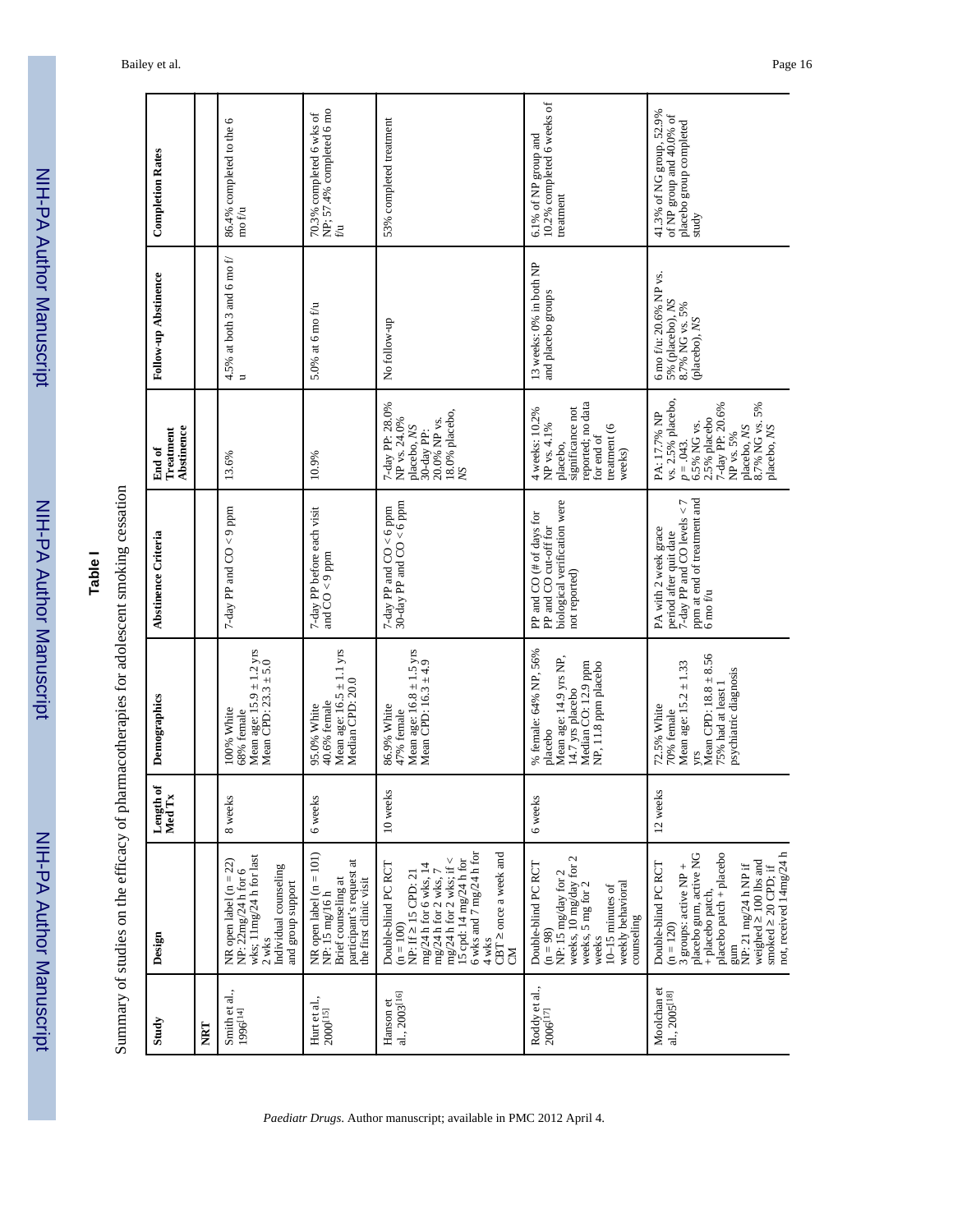| ֞֝֝֝֝֝֝֝֝֝֝֝֝֝֝֝<br>֝֝֝֝֝֝֝֝֝֝֝<br>֖֖֖֖֖֚֚֚֚֚֚֚֚֝֝֝֝֝֝֝֟֘֝֬֝֝ |
|---------------------------------------------------------------|
|                                                               |
|                                                               |
| į                                                             |
|                                                               |
|                                                               |
|                                                               |
|                                                               |
| S<br>F<br>F<br>F                                              |
|                                                               |
|                                                               |

| NIH-PA   |                            | NIH-PA Author Manuscript |                       |
|----------|----------------------------|--------------------------|-----------------------|
|          |                            |                          |                       |
| Criteria | <b>Treatment</b><br>End of | Follow-up Abstinence     | <b>Completion Rat</b> |
|          | Abstinence                 |                          |                       |

| Study                                           | Design                                                                                                                                                                                                                                                                                                       | Length of<br>Med Tx                                       | Demographics                                                                                                                                                                                                                                                                                | Abstinence Criteria                                                                                                                                                                                                     | Abstinence<br>Treatment<br>End of                                                                                                                                                                                                            | Follow-up Abstinence                                                                                                       | <b>Completion Rates</b>                                                                                                                                        |
|-------------------------------------------------|--------------------------------------------------------------------------------------------------------------------------------------------------------------------------------------------------------------------------------------------------------------------------------------------------------------|-----------------------------------------------------------|---------------------------------------------------------------------------------------------------------------------------------------------------------------------------------------------------------------------------------------------------------------------------------------------|-------------------------------------------------------------------------------------------------------------------------------------------------------------------------------------------------------------------------|----------------------------------------------------------------------------------------------------------------------------------------------------------------------------------------------------------------------------------------------|----------------------------------------------------------------------------------------------------------------------------|----------------------------------------------------------------------------------------------------------------------------------------------------------------|
|                                                 | NG: $2 \text{ mg}$ if smoking $\leq$<br>24 CPD or 4 mg if > 24<br>Group CBT at each<br>treatment visit<br>GBD                                                                                                                                                                                                |                                                           |                                                                                                                                                                                                                                                                                             |                                                                                                                                                                                                                         |                                                                                                                                                                                                                                              |                                                                                                                            |                                                                                                                                                                |
| Rubinstein et<br>al., 2008 <sup>[19]</sup>      | 8 weeks of counseling +<br>6 weeks of NNS<br>counseling alone<br>(control) for 8 weeks or<br>Open label RCT ( $n = 40$ )<br>Either weekly group                                                                                                                                                              | 6 weeks                                                   | < 50% the sample was<br>Mean age: $16.7 \pm .99$<br>Mean CPD: $9.9 \pm 6.4$<br>54% female<br>White                                                                                                                                                                                          | at least 7 days and $CO < 4$<br>Continuous abstinence for<br>ppm                                                                                                                                                        | counseling vs.<br>11.8% control,<br>NS<br>$0\%$ NNS +                                                                                                                                                                                        | reported for 12 week f/u;<br>no significant difference<br>Abstinence data not<br>between groups for<br>cigarette reduction | Completed end of treatment:<br>of NNS plus counseling and<br>Completed 12 wk f/u: 65%<br>counseling and 76% of<br>83% of NNS plus<br>70% of control<br>control |
| Bupropion                                       |                                                                                                                                                                                                                                                                                                              |                                                           |                                                                                                                                                                                                                                                                                             |                                                                                                                                                                                                                         |                                                                                                                                                                                                                                              |                                                                                                                            |                                                                                                                                                                |
| Upadhyaya<br>et al.,<br>2004 <sup>[25]</sup>    | $NR$ Open label $(n = 16)$<br>Two 30-min individual<br>300 mg/day bupropion<br>SR <sup>a</sup> (if weighed less<br>than 90 lbs, received<br>counseling sessions<br>smoking cessation<br>150 mg/day)                                                                                                          | 6 weeks                                                   | 68.8% had comorbid<br>Mean age: 18 yrs<br>Mean CPD: 18.06<br>87.5% White<br>37.5% female<br><b>ADHD</b>                                                                                                                                                                                     | and postmedication (at least<br>Difference in average CPD<br>and CO between baseline<br>4 week trial)                                                                                                                   | was not reported)<br>4 weeks (end of<br>31.3% quit after<br>treatment data                                                                                                                                                                   | No follow-up                                                                                                               | 9 completed $\geq$ 4 weeks                                                                                                                                     |
| Niederhofer<br>& Huber,<br>2004 <sup>[26]</sup> | 150 mg/day bupropion<br>treatment; hospitalized<br>Received psychosocial<br>Double-blind PC RCT<br>or placebo for 90 days<br>abstinent for $\geq$ 5 days<br>randomized to either<br>for an entire day if<br>using NRT were<br>Those who were<br>relapsed during<br>and behavioral<br>treatment<br>$(n = 22)$ | 90 days                                                   | Mean age: $17.4 \pm 0.3$ yrs<br>bupropion group, $17.1 \pm$<br>1.0 yrs placebo group<br>reported 50% female<br>Race/ethnicity not<br>CPD > 10                                                                                                                                               | failure: either relapse (more<br>days) or non-attendance at<br>than 15 cigarettes over 3<br>verification at 30 and 90<br>Time to first treatment<br>abstinence with CO<br>30 and/or 90 days.<br>Mean cumulative<br>days | duration: $78.4 \pm$<br>18% placebo, p<br>treatment: 55%<br>throughout 90<br>bupropion vs.<br>bupropion vs.<br>$30.2 \pm 719.2$<br>placebo, $p =$<br>0.0042<br>Cumulative<br>% abstinent<br>abstinence<br>39.6 days<br>$= .0014.$<br>days of | No follow-up                                                                                                               | Not reported                                                                                                                                                   |
| Killen et al.,<br>$2004^{[27]}$                 | 2 groups: $NP + placebo$<br>Double-blind PC RCT<br>pill and NP + $150 \text{ mg}$<br>Group skills training<br>weekly for 10 weeks<br>day bupropion SR<br>$(n = 211)$                                                                                                                                         | bupropion<br>9 weeks<br>8 weeks<br>NP<br>placebo<br>SR or | Mean CPD: $15.65 \pm 6.40$<br>$NP + placebo, 15.12 \pm 5.33 NP + bupropion SR$<br>yrs NP + placebo, 17.32<br>% White: 54.63% NP +<br>Mean age: $17.32 \pm 0.80$<br>placebo, 45.63% NP +<br>31% of each treatment<br>group was female<br>$\pm$ 0.73 yrs NP +<br>bupropion SR<br>bupropion SR | End of Treatment: 7-day PP<br>saliva cotinine level $<$ 20<br>Week 26: 7-day PP and<br>and $CO < 9$ ppm<br>$\rm ng/ml$                                                                                                  | placebo vs. 23%<br>$\overline{NP}$ + bupropion<br>SR, $\overline{NS}$<br>$28% NP +$                                                                                                                                                          | Week 26 f/u: 7% NP +<br>placebo vs. 8% NP +<br>bupropion SR, NS                                                            | 80% attended at least 8<br>sessions                                                                                                                            |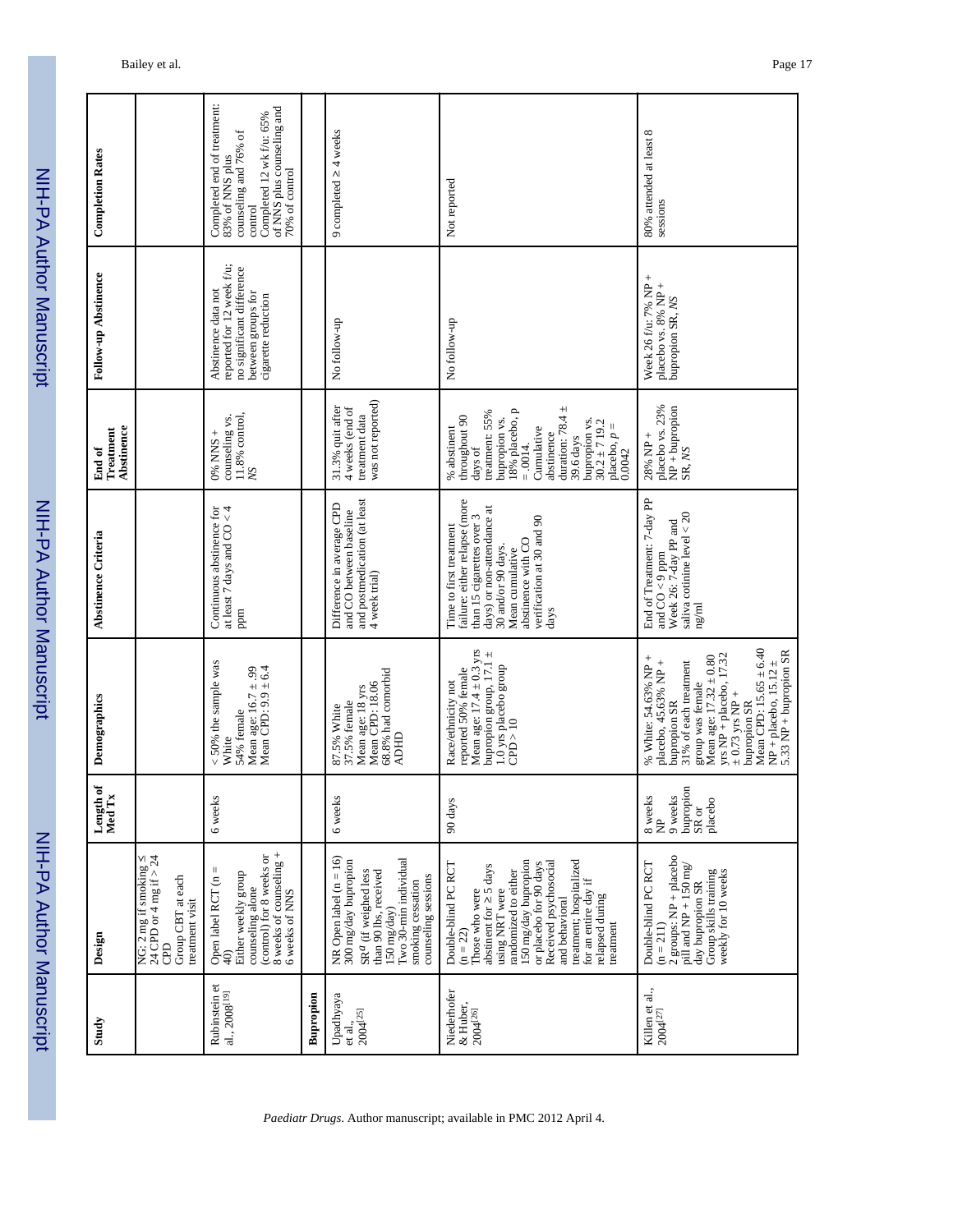NIH-PA Author ManuscriptNIH-PA Author Manuscript

NIH-PA Author Manuscript

NIH-PA Author Manuscript

| <b>Completion Rates</b>           | placebo, 64.8% 150 mg/day,<br>Week 26 completion: 57.3%<br>63.5% of 300 mg/day                                                                                                                                                                                | 31% completed all treatment<br>22% completed all treatment<br>visits $+ 12$ -week f/u<br>visits                                                                                                                                                                                                                                                                                                                                                                                                                                                                                            |
|-----------------------------------|---------------------------------------------------------------------------------------------------------------------------------------------------------------------------------------------------------------------------------------------------------------|--------------------------------------------------------------------------------------------------------------------------------------------------------------------------------------------------------------------------------------------------------------------------------------------------------------------------------------------------------------------------------------------------------------------------------------------------------------------------------------------------------------------------------------------------------------------------------------------|
| Follow-up Abstinence              | placebo, 3.1% 150 mg, p<br>$= .05 10.3%$ placebo vs.<br>Week 26 f/u: 10.3%<br>13.9% 300 mg, NS                                                                                                                                                                | No significant differences<br>bupropion SR+ CM, 5.6%<br>bupropion SR + non-CM,<br>0% placebo + CM, 6.3%<br>12-week f/u: 10.8%<br>$placebo + non-CM$<br>between groups                                                                                                                                                                                                                                                                                                                                                                                                                      |
| Abstinence<br>Treatment<br>End of | differences in 30-<br>$14.5\%$ 300 mg, $p$<br>5.6% placebo vs.<br>5.6% placebo vs.<br>10.7% 150 mg,<br>No significant<br>day PA<br>$= .03$<br>NS <sup>1</sup>                                                                                                 | 27.0% bupropion<br>$non-CM, p < 0.05$<br>bupropion SR +<br>bupropion SR +<br>$SR + CM$ , 8.3%<br>non-CM, 10.3%<br>bupropion SR+<br>placebo + CM,<br>9.4% placebo +<br>difference<br>Signficant<br>non-CM<br>between<br>CM vs.                                                                                                                                                                                                                                                                                                                                                              |
| Abstinence Criteria               | End of Treatment: 7-day PP<br>30-day PA and CO level <<br>$\mu$ inary cotinine $\leq$ 50 $\mu$ g/L<br>urinary cotinine $\leq$ 50 $\mu$ g/L<br>and urinary cotinine $\leq$ 50<br>10 ppm at each visit and<br>Wk 26: 7-day PP and<br>at Wk 2 and 6<br>$\mu$ g/L | abstinent if urinary cotinine<br>cigarettes on $\leq$ 2 days in a<br>7-day PP (if reported $\leq 2$<br>given week, considered<br>$\leq 100 \text{ ng/ml}$                                                                                                                                                                                                                                                                                                                                                                                                                                  |
| Demographics                      | placebo, 73.3% 150 mg<br>placebo, 53.3% 150 mg<br>placebo, 10 150 mg, 12<br>Median age for all<br>77.9% 300 mg<br>% female: 41.7%<br>Median CPD: 11<br>% White: 70.9%<br>42.3% 300 mg<br>groups: 16 yrs<br>300 mg                                             | $11.5 \pm 8.1$ bupropion SR<br>non-CM, 37.9% placebo<br>$placebo + CM, 9.1 \pm 4.5$<br>non-CM, 89.7% placebo<br>bupropion SR+ CM, 18.<br>+ CM, 46.9% placebo +<br>+ CM, 84.4% placebo +<br>86.1% bupropion SR +<br>38.9% bupropion SR+<br>.8 placebo + non-CM<br>Mean CPD: $11.3 \pm 6.3$<br>placebo + CM, $19.0 \pm$<br>+ non-CM, $11.2 \pm 6.4$<br>$\pm$ 1.9, bupropion SR+<br>bupropion $SR + CM$ ,<br>Mean age: $18.4 \pm 1.9$<br>bupropion $SR + CM$ ,<br>bupropion SR + CM,<br>$non-CM, 18.1 \pm 1.9$<br>$placebo + non-CM$<br>% female: 43.2%<br>% White: 94.6%<br>non-CM<br>non-CM |
| Length of<br>Med Tx               | 6 weeks                                                                                                                                                                                                                                                       | 6 weeks                                                                                                                                                                                                                                                                                                                                                                                                                                                                                                                                                                                    |
| Design                            | day bu<br>propion SR $^a,$ or<br>min) individual therapy<br>3 groups: $150 \text{ mg/day}$<br>                                                                                                                                                                | management (CM), 300<br>mg/day bu<br>propion $\mathrm{SR}^d$<br>Double-blind PC RCT<br>4 groups: 300 mg/day<br>                                                                                                                                                                                                                                                                                                                                                                                                                                                                            |
| Study                             | Muramoto et<br>al., 2007 <sup>[28]</sup>                                                                                                                                                                                                                      | Gray et al.,<br>$2011^{[29]}$                                                                                                                                                                                                                                                                                                                                                                                                                                                                                                                                                              |

*Paediatr Drugs*. Author manuscript; available in PMC 2012 April 4.

 $^4$  150 mg/day bupropion SR for 3 days and increased to 300<br>mg/day bupropion SR on day 4  $\,$ *a*150 mg/day bupropion SR for 3 days and increased to 300mg/day bupropion SR on day 4

Notes: NRT = nicotine replacement therapy; NR = non-randomized; RCT = randomized clinical trial; PC = placebo controlled; NP = nicotine patch; NG = nicotine gum; NNS = nicotine nasal spray; CPD = Notes: NRT = nicotine replacement therapy; NR = non-randomized; NC = nicotionized; RCT = randomized; RP = nicotine patch; NG = nicotine nasal spray; CPD = nicotine nasal spray; CPD = cigarettes per day; PP = point prevalence abstinence; PA = prolonged abstinence; ppm = parts per million; f/u = follow-up, NS = not significant. NOTE. Table does not include studies that did not assess cigarettes per day; PP = point prevalence abstinence; PA = prolonged abstinence; ppm = parts per million; f/u = follow-up, *NS* = not significant. NOTE. Table does not include studies that did not assess smoking cessation efficacy  $[7, 36]$ smoking cessation efficacy [7, 36]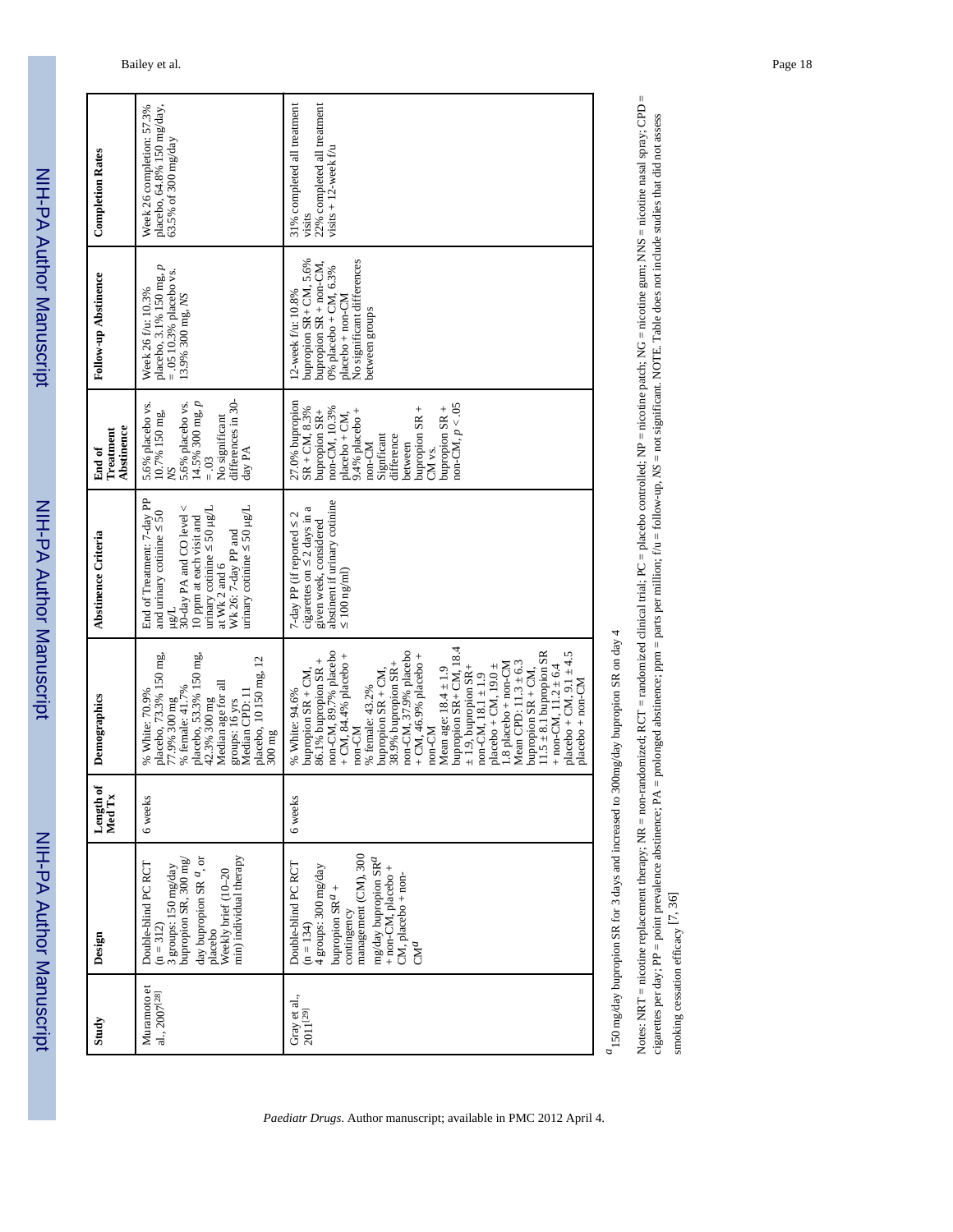NIH-PA Author Manuscript NIH-PA Author Manuscript **Table II**

Summary of adverse events and tolerability of pharmacotherapies for adolescent smoking cessation

NIH-PA Author Manuscript

NIH-PA Author Manuscript

|                                                                                                  | medication due to<br>$\mathbf{A}\mathbf{E}$<br>Discontinued |   | $\stackrel{\circ}{\mathsf{z}}$                                                                                                                                             | $N = 5$ ; AEs not<br>specified                                                                                                                                  | $N = 1$ ; removed $NP$<br>applying NP (data<br>after experiencing<br>nausea 1 hr after<br>excluded from<br>analysis)                                                                                                                                | $\tilde{\mathsf{z}}$                                                                                                                                                                                                                                       | group, 1 in placebo<br>group); AEs not<br>specified<br>$N = 2$ (1 in NP                                                                                                                                                                                          |           | Not reported                                                                                                                                                                                                                                                                                                                               |            |
|--------------------------------------------------------------------------------------------------|-------------------------------------------------------------|---|----------------------------------------------------------------------------------------------------------------------------------------------------------------------------|-----------------------------------------------------------------------------------------------------------------------------------------------------------------|-----------------------------------------------------------------------------------------------------------------------------------------------------------------------------------------------------------------------------------------------------|------------------------------------------------------------------------------------------------------------------------------------------------------------------------------------------------------------------------------------------------------------|------------------------------------------------------------------------------------------------------------------------------------------------------------------------------------------------------------------------------------------------------------------|-----------|--------------------------------------------------------------------------------------------------------------------------------------------------------------------------------------------------------------------------------------------------------------------------------------------------------------------------------------------|------------|
|                                                                                                  | Medication compliance                                       |   | Not reported                                                                                                                                                               | Reported NP use of 85% $\pm$ 20% of<br>completed the 6 week tx $(n = 91)$<br>days of treatment for those who                                                    | All included in analysis complied<br>with 8-hour patch use                                                                                                                                                                                          | During 4-wk dose reduction: 67.2%<br>NP and 68.5% placebo<br>Through 6 wks postquit: 84.2%<br>active NP and 85.0% placebo.                                                                                                                                 | Median # of weeks of patch therapy<br>with counseling was 1 week                                                                                                                                                                                                 |           | compliance than placebo group, $p =$<br>Gum use during the first month:<br>38.5% active NG + placebo patch;<br>active NG + placebo patch, 80.9%<br>42.1% placebo gum + active NP;<br>active NP + placebo gum, 82.8%<br>Mean daily use of patch: 78.4%<br>50.7% placebo group<br>Active NG group had lower<br>placebo group, NS<br>$\Omega$ |            |
|                                                                                                  | reductions due<br>Medication<br>to AE                       |   | Not reported                                                                                                                                                               | Not reported                                                                                                                                                    | $\mathsf{S}^{\mathsf{o}}$                                                                                                                                                                                                                           | Not reported                                                                                                                                                                                                                                               | Not reported                                                                                                                                                                                                                                                     |           | Not reported                                                                                                                                                                                                                                                                                                                               |            |
|                                                                                                  | <b>Serious AE?</b>                                          |   | $\tilde{z}$                                                                                                                                                                | $\tilde{z}$                                                                                                                                                     | No; none deemed<br>severe by study<br>physician                                                                                                                                                                                                     | $\mathsf{S}^{\mathsf{o}}$                                                                                                                                                                                                                                  | $\tilde{z}$                                                                                                                                                                                                                                                      |           | ż                                                                                                                                                                                                                                                                                                                                          |            |
|                                                                                                  | Placebo Group? <sup>*</sup><br>Different from               |   | Ź                                                                                                                                                                          | Ź                                                                                                                                                               | the NP group vs.<br>More itching in<br>placebo group                                                                                                                                                                                                | More headaches in<br>placebo group vs.<br>active NP group                                                                                                                                                                                                  | significance not<br>common in NP<br>than placebo<br>AEs more<br>reported<br>group;                                                                                                                                                                               |           | shoulder/arm pain,<br>pruritus for active<br>NG vs. placebo<br>and pruritus for<br>Higher rates of<br>Higher rates of<br>active NP vs.<br>hiccups, and<br>sore throat,<br>erythema,<br>placebo                                                                                                                                             |            |
| Summary of adverse events and tolerability of pharmacotherapies for adolescent smoking cessation | <b>Adverse Events (AE)</b>                                  |   | tiredness; 27%<br>occurrence: 68% skin reaction; 41% headache;<br>82% reported $\geq 1$ AE; AE with $\geq 10\%$<br>41% nausea and vomiting; 41%<br>dizziness; 23% arm pain | 13% nausea and/<br>87% reported ≥ 1 AE; 44% upper respiratory<br>10% sleep<br>or vomiting; $12\%$ skin reaction; disturbance<br>tract infections; 43% headache; | # of participants reporting severe AEs in placebo<br># of participants that reported severe AE in NP<br>group: 8 itching, 4 dizziness, 1 joint/muscle<br>aches, 1 headache, 1 dry mouth, 1 redness<br>1 itching<br>group: 3 dizziness, 1 dry mouth, | in placebo patch<br>or muscle aches; 54.2% redness at NP site; 41.7%<br>sleep problems or abnormal dreams; 58.3% joint<br>Active NP AEs: 64.5% itching at NP site; 62.5%<br>lightheadedness/dizziness; 43.8% stomachaches<br>≥ 1 AE: 97.9% in NP and 93.3% | 30 AEs reported in NP group: 16 itching, 6 rash,<br>6 pain or paraesthesia at patch site, 2 dizziness,<br>17 AEs reported in placebo group: 7 itching, 3<br>rash, 4 pain or paraesthesia at patch site, 3<br>dizziness, nausea or headache<br>nausea or headache |           | 111 erythema; 86<br>congestion; 10 edema; 3 constipation; 2 diarrhea;<br>18 "other"<br>anxiety; 24 sore throat; 22 hiccup; 22 dyspepsia;<br>30 jaw pain; 26<br>headache; 67 fatigue; 63 viral infection; 43<br>18 shoulder or arm pain; 15 dizziness; 10<br>Of 745 total AEs: 130 pruritus; 1<br>insomnia; 32 cough; 31 nausea;            |            |
|                                                                                                  | Study                                                       | È | Smith et al.,<br>$1996^{[14]}$<br>$n = 22$                                                                                                                                 | Hurt et al.,<br>$2000^{[15]}$<br>$n = 101$                                                                                                                      | Killen et al.,<br>$2001^{[7]}$<br>$n = 92$                                                                                                                                                                                                          | Hanson et al.,<br>2003 <sup>[16]</sup><br>$n = 100$                                                                                                                                                                                                        | Roddy et al.,<br>$2006^{[17]}$<br>$n = 98$                                                                                                                                                                                                                       | NP and NG | Moolchan et al.,<br>2005 <sup>[18]</sup><br>$n = 120$                                                                                                                                                                                                                                                                                      | <b>NNS</b> |

#### Bailey et al. Page 19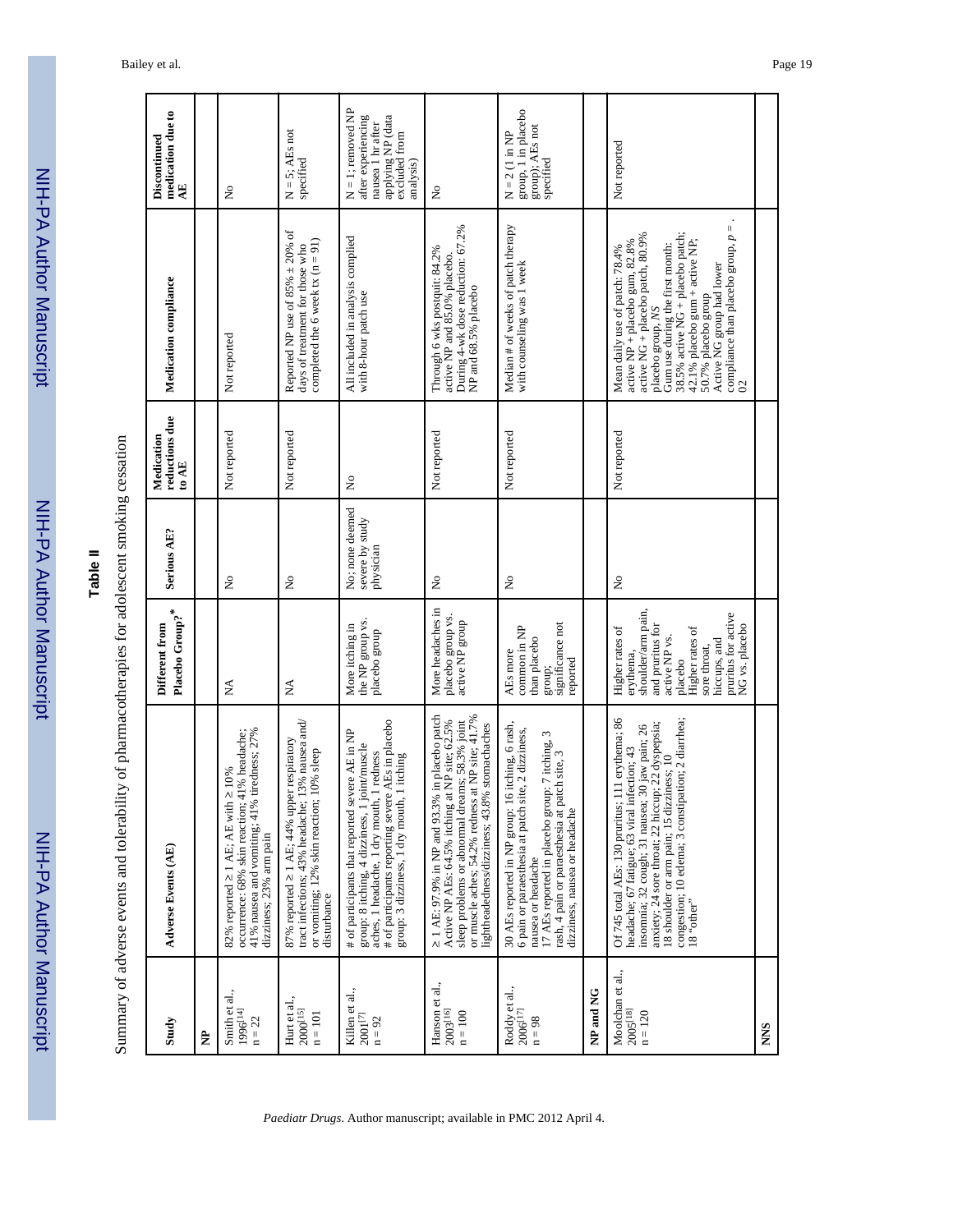| <b>MUNITE</b> |
|---------------|
|               |
|               |
|               |
|               |
|               |
| $\frac{1}{2}$ |
|               |
|               |
| <u>מממון</u>  |
|               |
|               |
|               |

| Study                                                           | <b>Adverse Events (AE)</b>                                                                                                                                                                                                                                                                                                                                           | Placebo Group? <sup>*</sup><br>Different from                                                                                                                                               | Serious AE?                                                                                                                                                                                                                         | reductions due<br>Medication<br>to AE                                                         | Medication compliance                                                                                                                                                                                       | medication due to<br>Discontinued<br>ĄE                                                                                                                                                                                                                                                  |
|-----------------------------------------------------------------|----------------------------------------------------------------------------------------------------------------------------------------------------------------------------------------------------------------------------------------------------------------------------------------------------------------------------------------------------------------------|---------------------------------------------------------------------------------------------------------------------------------------------------------------------------------------------|-------------------------------------------------------------------------------------------------------------------------------------------------------------------------------------------------------------------------------------|-----------------------------------------------------------------------------------------------|-------------------------------------------------------------------------------------------------------------------------------------------------------------------------------------------------------------|------------------------------------------------------------------------------------------------------------------------------------------------------------------------------------------------------------------------------------------------------------------------------------------|
| Rubinstein et al.,<br>$2008^{[19]}$<br>$n = 40$                 | 34.8% reported nasal irritation and burning; 13%<br>reported complaints about the taste and smell<br>38.9% in NSS group agreed or strongly agreed<br>that the spray had "lots of side effects"                                                                                                                                                                       | include a placebo<br>medication group<br>Control did not                                                                                                                                    | $\tilde{z}$                                                                                                                                                                                                                         | Not reported                                                                                  | (median $= 1.14$ sprays/day 43% still<br>using by end of treatment (median $= .64$ sprays/day)<br>26% assigned to NNS used spray<br>everyday during the first week,<br>57% stopped use of NNS after<br>week | Not reported                                                                                                                                                                                                                                                                             |
| Bupropion                                                       |                                                                                                                                                                                                                                                                                                                                                                      |                                                                                                                                                                                             |                                                                                                                                                                                                                                     |                                                                                               |                                                                                                                                                                                                             |                                                                                                                                                                                                                                                                                          |
| Upadhyaya et<br>al., 2004 <sup>[25]</sup><br>$n = 16$           | palpitations; 2 migraine headache; 2 nausea; 2<br>blurred vision; 2 tremor; 2 bad taste; 2 yellow<br>reported by $>1$ participant): $7$ headache; 6 insomnia; 5 decreased appetite; 3 cough; 3<br># of participants reporting AE (only those<br>heartburn; 2 dizziness; 2 heart pounding/<br>urine                                                                   | ≸                                                                                                                                                                                           | study medication<br>suicide attempt<br>1 intentional<br>overdose of<br>in apparent                                                                                                                                                  | 1 reduced to 150<br>mg/day due to<br>gastrointestinal<br>A.E                                  | ranged from 0.4 to 3.2 each week<br>Average number of missed doses                                                                                                                                          | withdrew due to AE;<br>$N = 6$ (3 voluntarily<br>2 withdrawn due to<br>overdose of study<br>withdrawn due to<br>apparent suicide<br>medication in<br>pregnancy; 1<br>attempt)                                                                                                            |
| Niederhofer &<br>Huber, 2004 <sup>[26]</sup><br>$\mathbf{n}=22$ | cardiovascular or pulmonary effects; 3.4%<br>gastrointestinal effects; 3.1% muscular effects;<br>2.9% cardiac effects<br>group: 7.7%<br>neurologic or psychological effects; 6.4%<br>Frequencies of AEs in bupropion                                                                                                                                                 | $\tilde{z}$                                                                                                                                                                                 | $\tilde{z}$                                                                                                                                                                                                                         | Not reported                                                                                  | Not reported                                                                                                                                                                                                | ż                                                                                                                                                                                                                                                                                        |
| Muramoto et al.,<br>$2007^{[28]}$<br>$n = 312$                  | $(17.5\% 150$ mg/<br>$(49.5\% 150 \text{ mg/day}, 44.2\% 300 \text{ mg/day})$ ; cough<br>$(16.2\% 150 \text{ mg/day}, 12.5\% 300 \text{ mg/day})$ ; throat<br>11.4% 150 mg/<br>symptom/concern (17.1% 150 mg/day, 17.3%<br>Reported by ≥ 4% of participants: Headache<br>300 mg/day); sleep disturbance (<br>day, 14.3% 300 mg/day); nausea<br>day, 9.7% 300 mg/day) | placebo group vs.<br>active bupropion<br>placebo vs. both<br>Cough occurred<br>occurred more<br>bupropion SR<br>more in the<br>300 mg/day<br>often in the<br>SR groups<br>Headache<br>dnora | Jimson weed for<br>apparent suicide<br>purposes; 1 for<br>anticholinergic<br>hospitalization<br>2 serious AEs<br>group): 1 for<br>$(150 \text{ mg/day})$<br>ingestion of<br>resulting in<br>recreational<br>crisis after<br>attempt | Not reported                                                                                  | Not reported                                                                                                                                                                                                | anticholinergic crisis<br>palpitations; suicide<br>headache; urticaria;<br>groups (AEs were:<br>feeling depressed,<br>sleep disturbance;<br>irritable or angry;<br>recreational drug<br>use; pregnancy)<br>$N = 8$ in active<br>bupropion SR<br>anxiety; heart<br>related to<br>attempt; |
| Gray et al., $2011^{[29]}$<br>$n = 134$                         | $>$ 20% of participants in $\geq$ 1 treatment group<br>reported the following: headaches, insomnia,<br>57% of participants experienced ≥ 1 AE<br>irritability, dream disturbances                                                                                                                                                                                    | vs. placebo groups<br>disturbances ( $n =$<br>active bupropion<br>groups (pooled)<br>9) occurred in<br>bupropion SR<br>common in<br>SR groups<br>All dream<br>AEs more<br>(pooled)          | ş                                                                                                                                                                                                                                   | bupropion SR to<br>150 bupropion<br>5 participants<br>reduced from<br>300 mg/day<br>SR mg/day | Participants receiving bupropion SR<br>compared to 83% in the placebo<br>took 85% of dispensed doses<br>group, NS                                                                                           | groups, 3 in placebo<br>$N = 6$ (3 in active<br>groups); AEs not<br>bupropion SR<br>specified                                                                                                                                                                                            |